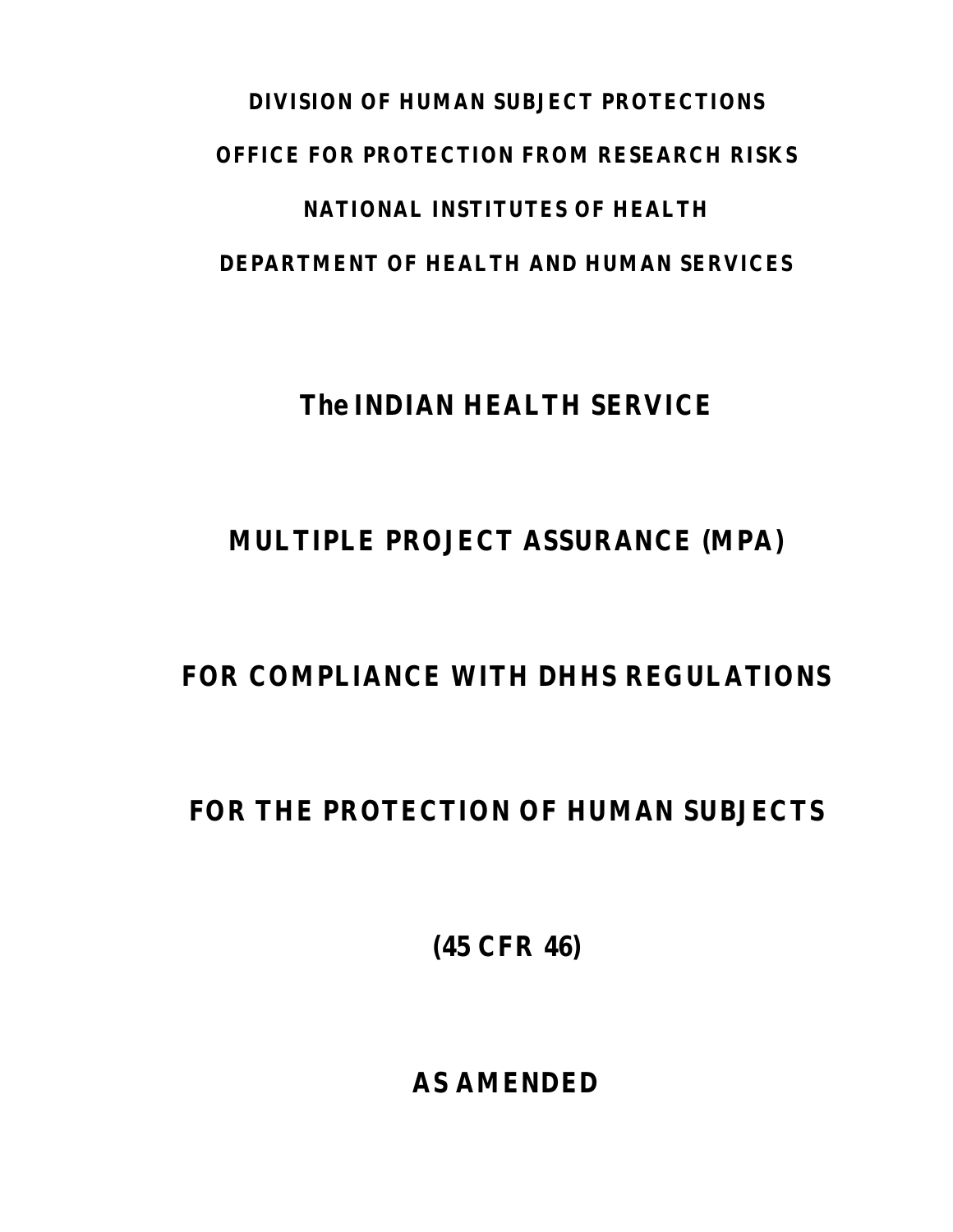#### **GLOSSARY**

<span id="page-1-0"></span>

| <b>Affiliate Institution</b>                                      | $\blacksquare$ | an institution which is legally separate from the signatory<br>institution(s) to an Assurance but has a formal affiliation with the<br>signatory institution(s) through an OPRR-approved Inter-Institutional<br><b>Amendment or Assurance</b>                                                         |
|-------------------------------------------------------------------|----------------|-------------------------------------------------------------------------------------------------------------------------------------------------------------------------------------------------------------------------------------------------------------------------------------------------------|
| <b>Assurance</b>                                                  |                | a document negotiated with and approved by OPRR which assures<br>institutional compliance with 45 CFR 46                                                                                                                                                                                              |
| Component                                                         |                | any institution which is legally inseparable from the signatory<br>institution(s)                                                                                                                                                                                                                     |
| <b>Cooperative Project</b><br>Assurance (CPA)                     | $\blacksquare$ | an Assurance designed to accommodate CPRP multi-protocol, multi-<br>site research specifically recognized by OPRR                                                                                                                                                                                     |
| <b>Cooperative Protocol</b><br><b>Research Programs</b><br>(CPRP) | $\equiv$       | DHHS multi-site, multi-protocol clinical trials in differing subject<br>areas where data are pooled across institutions and which are<br>explicitly recognized by OPRR as suited for CPAs (e.g., cooperative<br>oncology trials of the National Cancer Institute)                                     |
| Federal                                                           |                | departments and agencies of the Federal government that are a party<br>to the Federal Policy (see 56FR28003)                                                                                                                                                                                          |
| <b>Federal Policy</b><br>(56FR28003)                              | $\blacksquare$ | minimum Federal standards for the protection of human research<br>subjects, effective August 19, 1991 (see FR Volume 56, No. 117,<br>Tuesday, June 18, 1991), and contained in 45 CFR 46 as Subpart A<br>- also known as the Common Rule                                                              |
| 45 CFR 46 (DHHS<br><b>Regulations</b> )                           | $\equiv$       | Title 45 of the Code of Federal Regulations, Part 46, which consists<br>of Subpart A (the Federal Policy for the Protection of Human<br>Subjects) and Subparts B, C, and D which apply to fetuses, pregnant<br>women and in-vitro fertilization of human ova; prisoners; and<br>children respectively |
| Inter-Institutional<br>Amendment (IIA)                            | $\blacksquare$ | a limited form of assurance to comply with 45 CFR 46 which is<br>prepared by certain MPA affiliates (see Affiliate Institution). IIAs<br>apply only when the affiliate regularly serves as a performance site<br>for research conducted by a signatory institution(s)                                 |
| <b>Multiple Project</b><br><b>Assurance (MPA)</b>                 |                | a DHHS Assurance which applies during fixed and renewable<br>periods to a broad spectrum of unrelated research activities                                                                                                                                                                             |
| Noninstitutional<br><b>Investigator Agreement</b><br>(NIA)        |                | an OPRR-authorized document entered into between a signatory<br>institution and a non-institutional affiliate investigator (e.g., private<br>practitioner) which assures compliance with 45 CFR 46 for a<br>specified activity (e.g., cooperative oncology group trials)                              |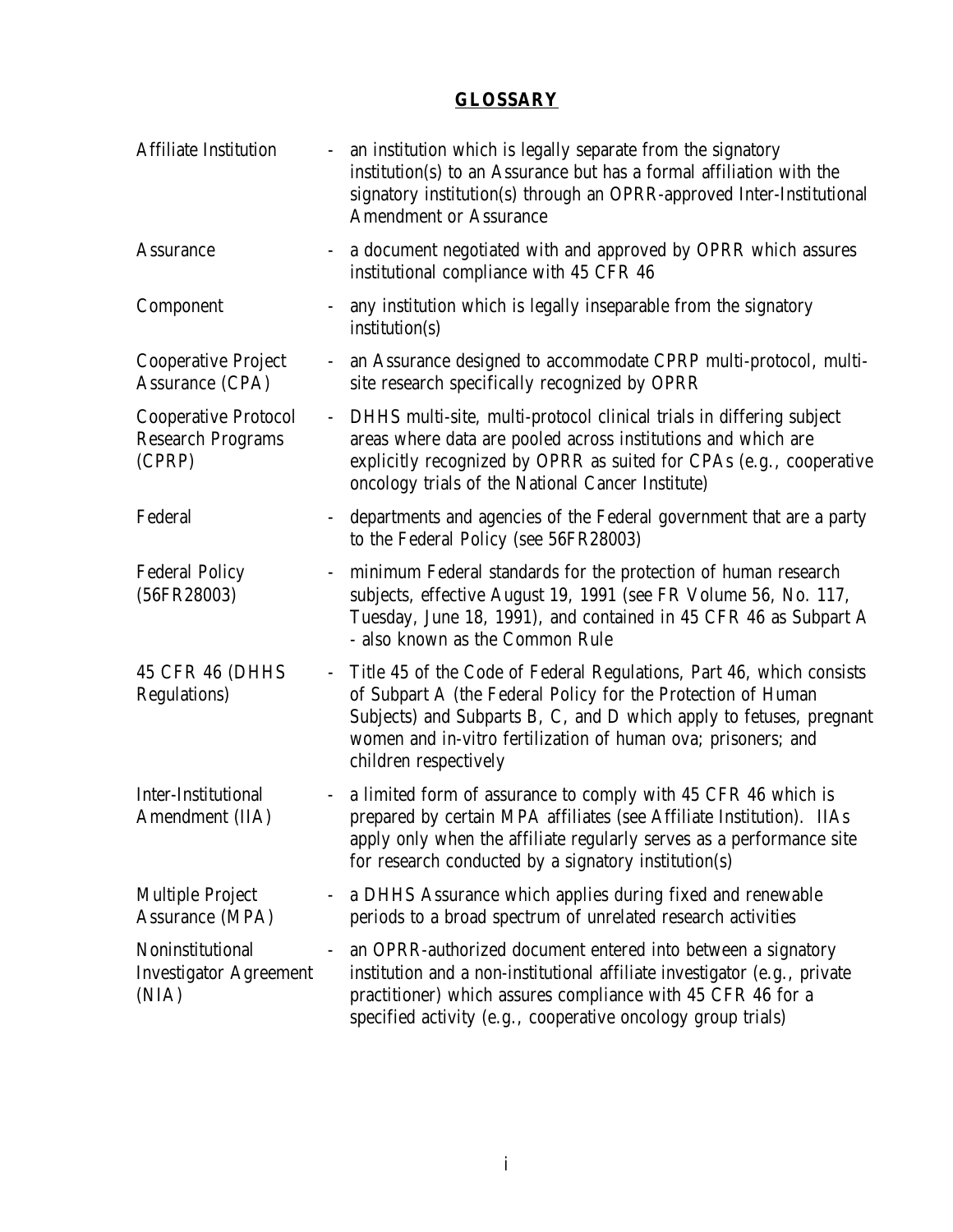| <b>Headquarters Division</b><br>of Medical Systems<br>Research &<br>Development<br>(DMSRD), and Area<br><b>Research &amp; Publication</b><br>Committee (ARPC) | $\overline{\phantom{0}}$ | the IHS offices whose functions include those of an "office of<br>research administration," that is: providing a central focus for<br>researchers, IRB, and administrators in processing protocols;<br>arranging IRB reviews; keeping records; doing internal audits; and<br>reporting and communicating pertinent information about human<br>subject research--the Director, DMSRD providing research<br>administration for the Headquarters IHS, the ARPC Chair for its<br>Area |
|---------------------------------------------------------------------------------------------------------------------------------------------------------------|--------------------------|-----------------------------------------------------------------------------------------------------------------------------------------------------------------------------------------------------------------------------------------------------------------------------------------------------------------------------------------------------------------------------------------------------------------------------------------------------------------------------------|
| <b>Performance Site</b>                                                                                                                                       |                          | - any location where human subjects are involved in research for<br>which an MPA, NIA, IIA, SPA, or CPA Assurance is required                                                                                                                                                                                                                                                                                                                                                     |
| <b>Primary Signatory</b><br>Institution                                                                                                                       |                          | - where applicable, the signatory institution of two or more which is<br>chosen to assume the function of the "office of research<br>administration" for all signatory institutions                                                                                                                                                                                                                                                                                               |
| <b>Signatory Institution</b>                                                                                                                                  |                          | - an institution which OPRR finds eligible to enter into an Assurance<br>and which has signed the Assurance                                                                                                                                                                                                                                                                                                                                                                       |
| <b>Single Project Assurance -</b><br>(SPA)                                                                                                                    |                          | an Assurance document which is submitted to OPRR, upon request,<br>for a specific DHHS research activity at a performance site where an<br>MPA, IIA, NIA or CPA does not apply                                                                                                                                                                                                                                                                                                    |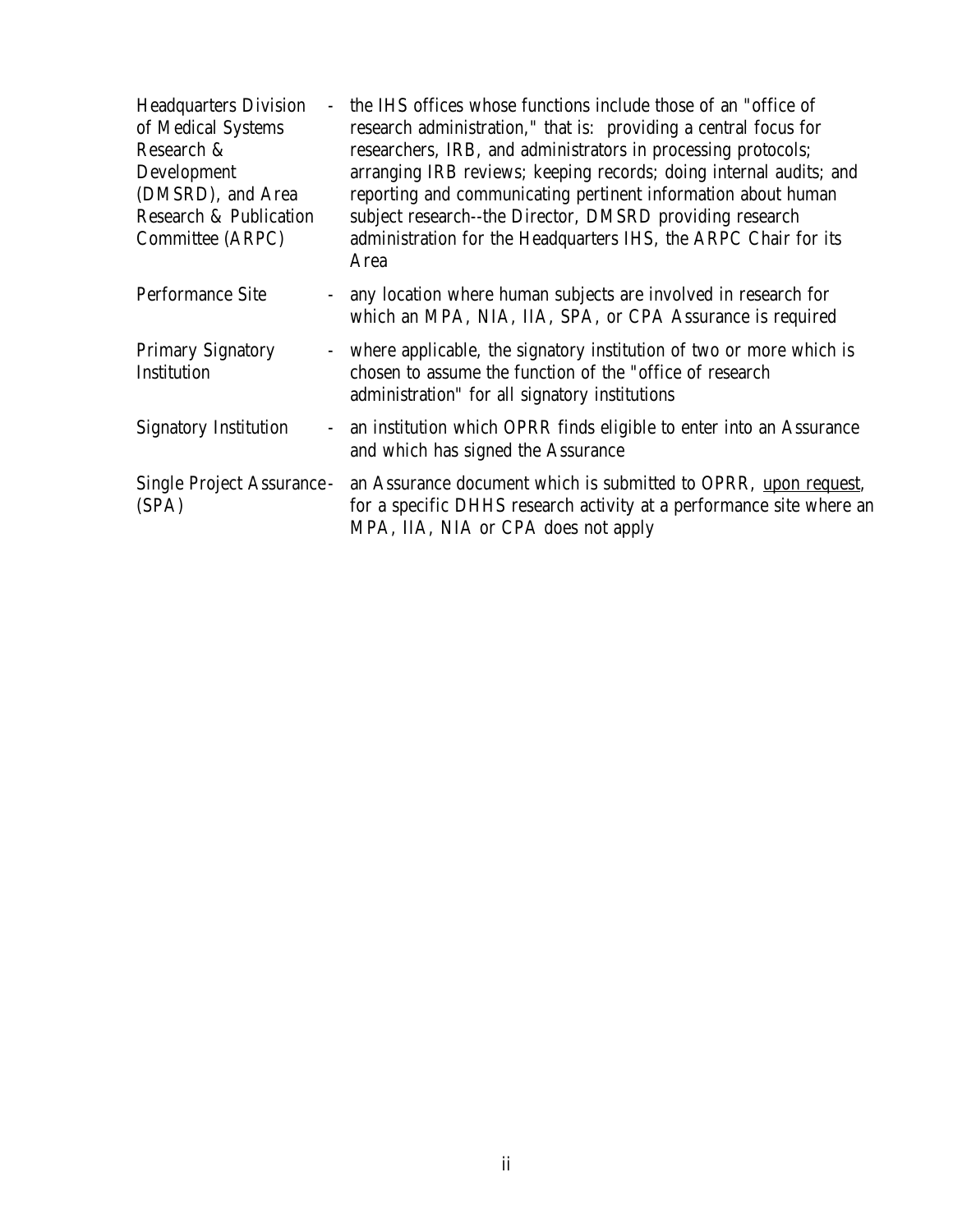### **TABLE OF CONTENTS**

| <b>TABLE OF CONTENTS</b>                                                      |  |  |  |
|-------------------------------------------------------------------------------|--|--|--|
|                                                                               |  |  |  |
|                                                                               |  |  |  |
|                                                                               |  |  |  |
| L.                                                                            |  |  |  |
| II.                                                                           |  |  |  |
| III.                                                                          |  |  |  |
|                                                                               |  |  |  |
| I.                                                                            |  |  |  |
| Division of Medical Systems Research and Development (DMSRD), and Area<br>II. |  |  |  |
| III.                                                                          |  |  |  |
| IHS Area Directors, and Associate Director of Headquarters West 11<br>IV.     |  |  |  |
| $V_{\cdot}$                                                                   |  |  |  |
| VI.                                                                           |  |  |  |
| VII.                                                                          |  |  |  |
|                                                                               |  |  |  |
| Ι.                                                                            |  |  |  |
| Office for Protection from Research Risks (DHHS) Approval 15<br>Π.            |  |  |  |
|                                                                               |  |  |  |
|                                                                               |  |  |  |
|                                                                               |  |  |  |
|                                                                               |  |  |  |
|                                                                               |  |  |  |
| Α.                                                                            |  |  |  |
| <b>B.</b>                                                                     |  |  |  |
| C.                                                                            |  |  |  |
| D.                                                                            |  |  |  |
| OPRR-Recognized Cooperative Protocol Research Programs  21<br>Ε.              |  |  |  |
|                                                                               |  |  |  |
|                                                                               |  |  |  |
|                                                                               |  |  |  |
|                                                                               |  |  |  |
|                                                                               |  |  |  |
|                                                                               |  |  |  |
|                                                                               |  |  |  |
|                                                                               |  |  |  |
|                                                                               |  |  |  |
|                                                                               |  |  |  |
| iii                                                                           |  |  |  |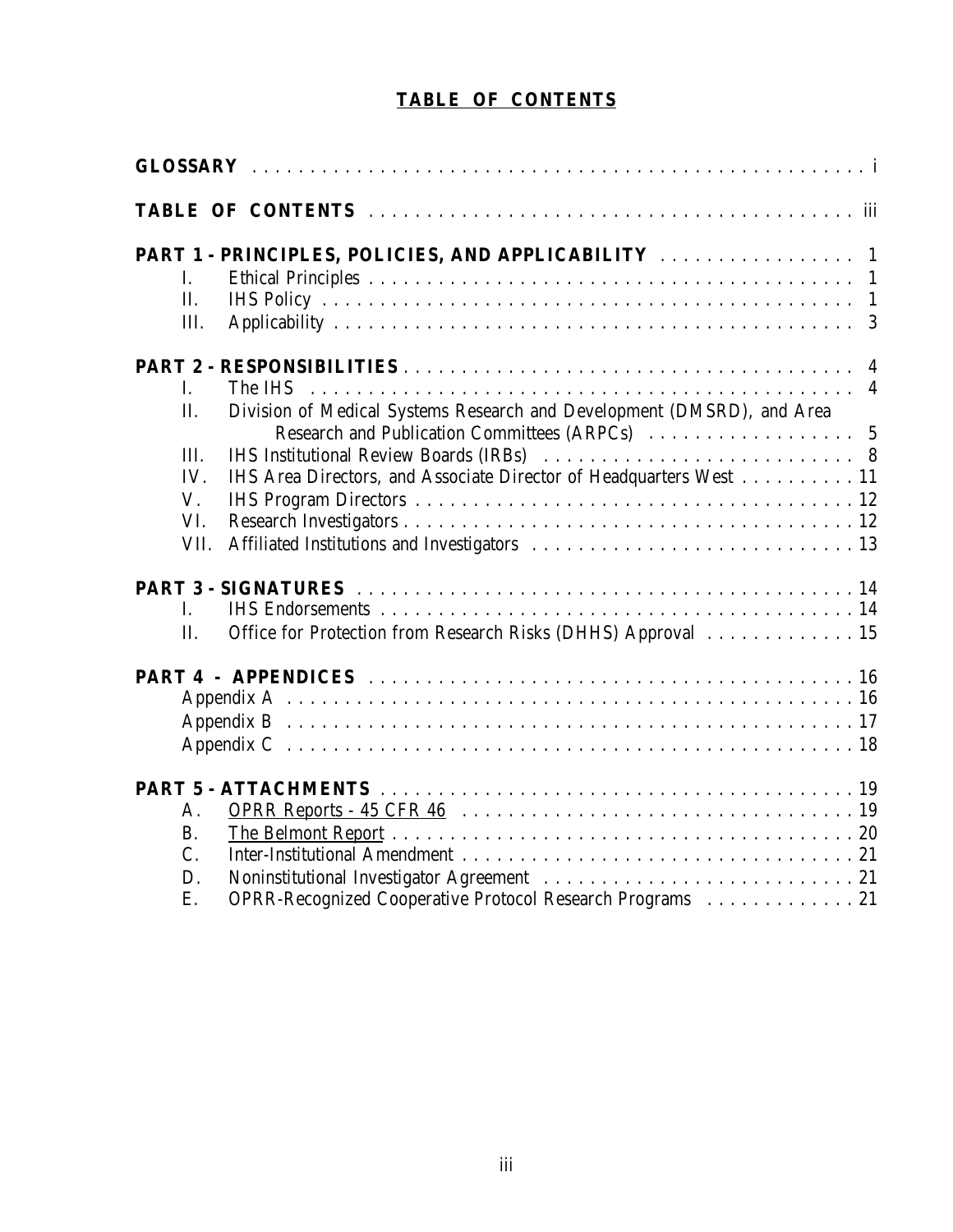#### **The INDIAN HEALTH SERVICE**

#### <span id="page-4-0"></span>**Multiple Project Assurance of Compliance with DHHS Regulations**

#### **for Protection of Human Research Subjects**

The Indian Health Service (IHS), hereby gives assurance, as specified below, that it will comply with the Department of Health and Human Services (DHHS) regulations for the protection of human research subjects, 45 CFR Part 46, as amended to include provisions of the Federal Policy for the Protection of Human Subjects (56FR28003) as Subpart A, and as may be further amended during the approval period for this Assurance.

#### **PART 1 - PRINCIPLES, POLICIES, AND APPLICABILITY**

- I. Ethical Principles
	- $A_{\cdot}$ The IHS is guided by the ethical principles regarding all research involving humans as subjects, as set forth in the report of the National Commission for the Protection of Human Subjects of Biomedical and Behavioral Research (entitled: Ethical Principles and Guidelines for the Protection of Human Subjects of Research [the "Belmont Report"]), regardless of whether the research is subject to Federal regulation or with whom conducted or source of support (i.e., sponsorship).
	- **B.** B.All institutional and non-institutional performance sites for the IHS, domestic or foreign, will be obligated by the IHS to conform to ethical principles which are at least equivalent to those of the IHS, as cited in the previous paragraph or as may be determined by the DHHS Secretary.
- П. **IHS Policy** 
	- $A<sub>1</sub>$ All requirements of Title 45, Part 46, of the Code of Federal Regulations (45 CFR) 46) will be met for all applicable DHHS-supported research, and all other human subject research regardless of sponsorship, except as otherwise noted in this Assurance. Federal (all departments and agencies bound by the Federal Policy) funds for which this Assurance applies may not be expended for research involving human subjects unless the requirements of this Assurance have been satisfied.
	- $B<sub>1</sub>$ Except for those categories specifically exempted or waived under 45 CFR 46 § 101(b)(1-6) or 101(i), all research covered by this Assurance will be reviewed and approved by an Institutional Review Board (IRB) which has been established under a Multiple Project Assurance (MPA) with the Office for Protection from Research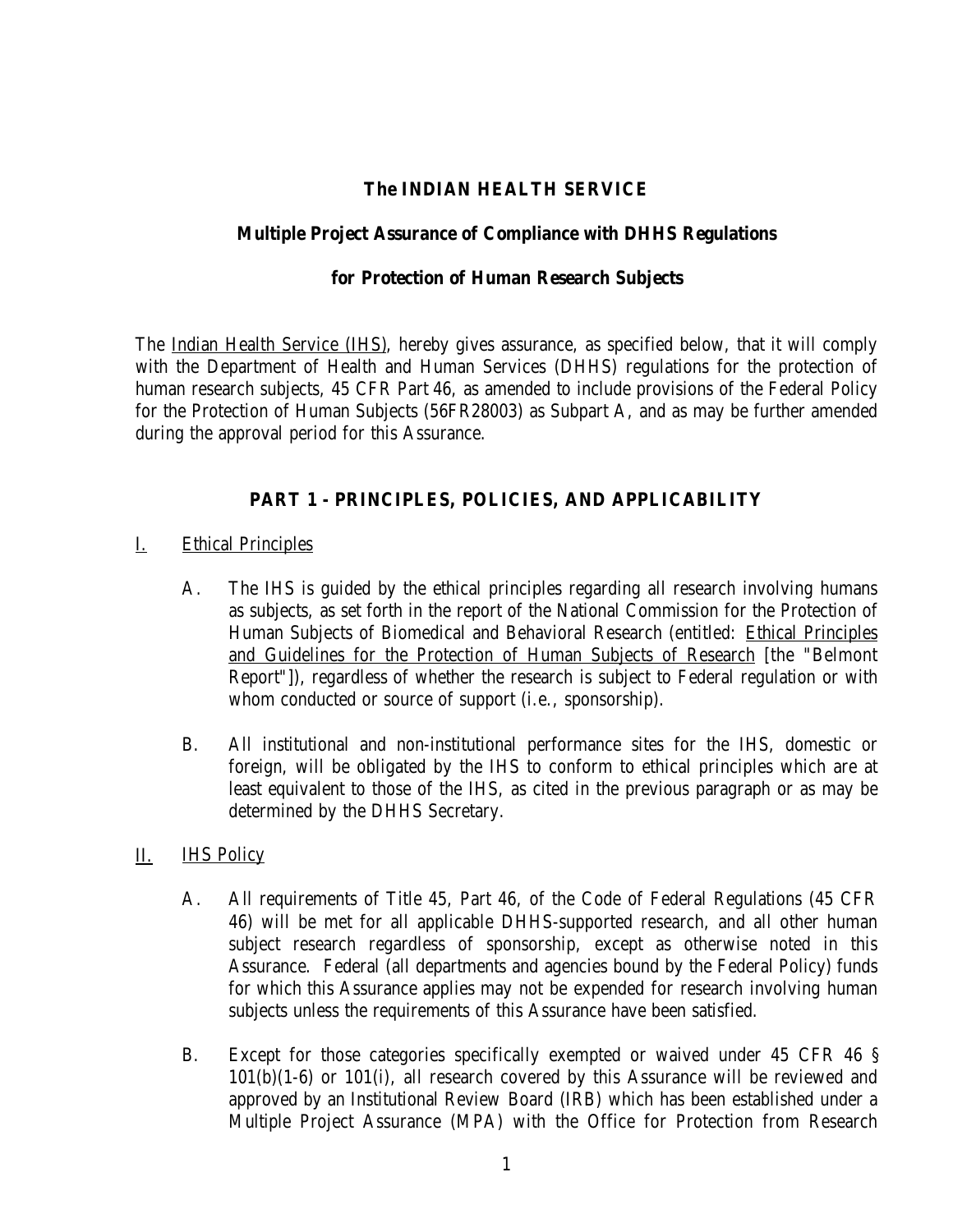Risks (OPRR) (see this MPA, Section 1.II.G). The involvement of human subjects in research covered by this Assurance will not be permitted until an appropriate IRB has reviewed and approved the research protocol and informed consent has been obtained from the subject or the subject's legal representative (see § 46.111, 46.116, and 46.117).

- $C_{\cdot}$ The IHS assures that before human subjects are involved in nonexempt research covered by this Assurance, the IHS IRBs will give proper consideration to:
	- 1. the risks to the subjects; and
	- $2.$ the anticipated benefits to the subjects and others; and
	- 3. the importance of the knowledge that may reasonably be expected to result; and
	- $\overline{4}$ . the informed consent process to be employed.
- D. D.Certification of IRB review and approval for all Federally-sponsored research involving human subjects will be submitted to the Division of Medical Systems Research Development (DMSRD) or the Area Research and Publication Committee (ARPC) for forwarding to the appropriate Federal department or agency. Compliance will occur within the time and in the manner prescribed for forwarding certifications of IRB review to DHHS or other Federal departments or agencies for which this Assurance applies. As required under § 46.119, the IRB will review and recommend approval for involvement of human subjects in Federal research activities for which there was no prior intent for such involvement, but will not permit such involvement until certification of the IRB's review and approval is received by the appropriate Federal department or agency.
- Ε. Institutions that are not direct signatories to this Assurance are not authorized to cite this Assurance. The IHS will ensure that such other institutions and investigators not bound by the provisions of this Assurance for DHHS-sponsored research will satisfactorily assure compliance with 45 CFR 46, as required (see this MPA, Sections 2.I.D. and 2.II.N.), as a prior condition for involvement in human subject research which is under the auspices of the IHS (see this MPA, Section 1.III.A.). Institutions that have entered into an Inter-Institutional Amendment (IIA) to this Assurance must submit a Single Project Assurance (SPA) to OPRR of DHHS for DHHS-sponsored research, on request, when that research is not conducted under the auspices of a signatory institution to this Assurance.
- $F_{\cdot}$ The IHS will comply with the requirements set forth in  $\S$  46.114 regarding cooperative research projects. When research covered by this Assurance is conducted at or in cooperation with another entity, all provisions of this Assurance remain in effect for that research. The IHS may accept, for the purpose of meeting the IRB review requirements, the review by an IRB established under another DHHS MPA. Such acceptance must be (a) in writing, (b) approved and signed by Director of DMSRD, and (c) approved and signed by correlative officials of each of the other cooperating institutions. A copy of the signed understanding will serve as an addendum to this Assurance and will be forwarded to the OPRR of DHHS by the DMSRD for approval.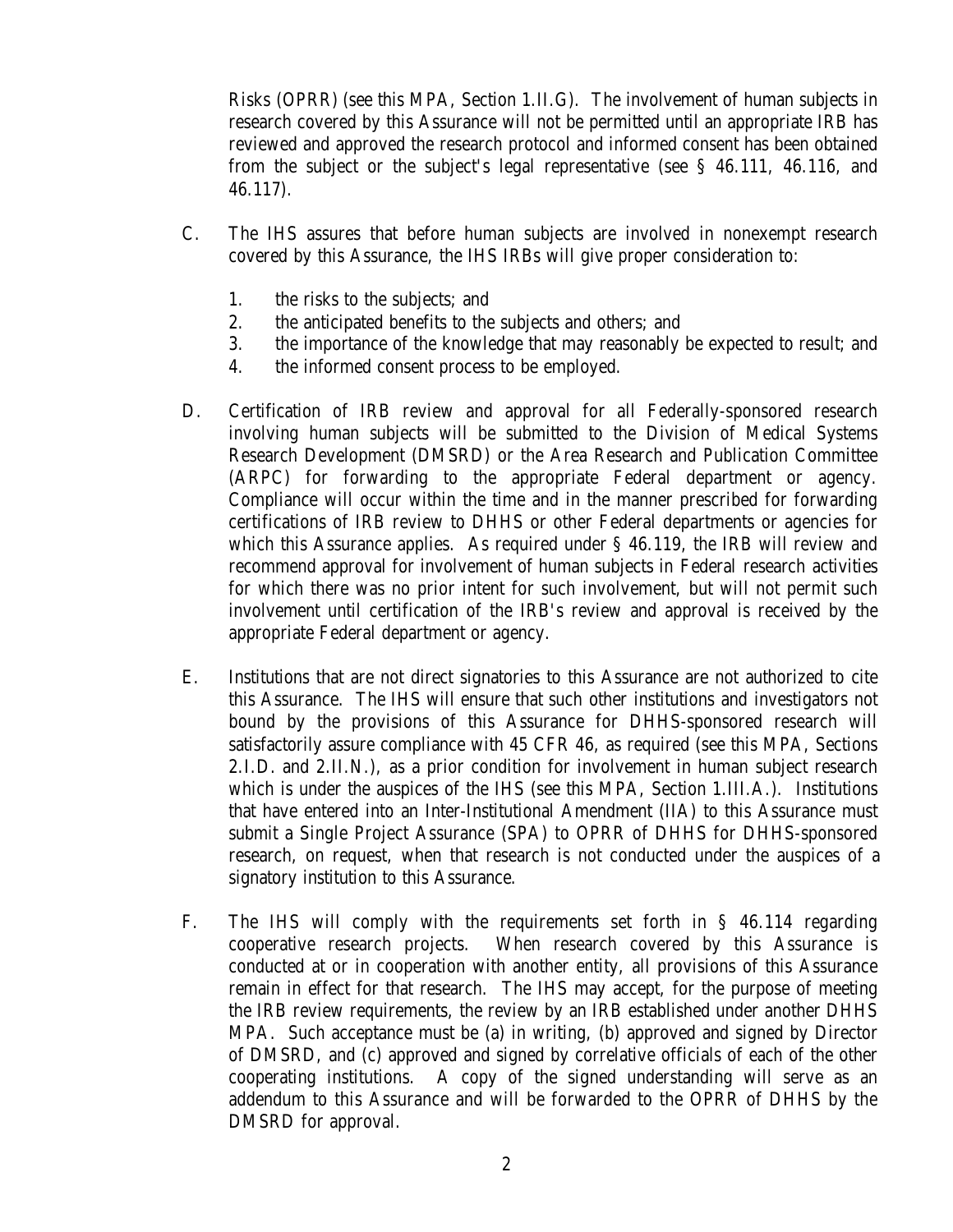<span id="page-6-0"></span> $G<sub>r</sub>$ The IHS will exercise appropriate administrative overview to ensure that the IHS's policies and procedures to protect the rights and welfare of human subjects are being effectively applied in compliance with this Assurance.

#### III. **Applicability**

- $A_{\cdot}$ This Assurance applies to all research involving human subjects, and all other activities which even in part involve such research, regardless of sponsorship, if one or more of the following apply:
	- 1. the research is sponsored by the IHS; or
	- 2. the research is conducted by or under the direction or co-direction of any employee or agent of the IHS in connection with his or her institutional responsibilities; or
	- 3. 3.the research uses any property or facility of the IHS; or
	- $\overline{4}$ . 4.the research involves the use of the IHS's non-public information to identify or contact human research subjects or prospective subjects.
- **B.** All human subject research which is exempt from IRB review under  $\S$  46.101(b)(1-6) or 46.101(i) will be conducted in accordance with:
	- 1. the Belmont Report; and
	- $2<sup>2</sup>$ 2.the IHS's administrative procedures to ensure valid claims of exemption; and
	- 3. orderly accounting for such activities.
- $C_{\cdot}$ Components of the IHS are bound by the provisions of this Assurance. Those components which can be expected to participate in human subject research sponsored by DHHS or other Federal departments or agencies for which this Assurance will apply are identified in Appendix A. Appendix A will be revised as changes occur and revisions forwarded to OPRR.
- D. This Assurance must be accepted by other Federal departments or agencies that are bound by the Federal Policy for the Protection of Human Subjects when appropriate for the research in question and therefore applies to all human subject research so sponsored. Research that is neither conducted nor supported by a Federal department or agency but is subject to regulation as defined in § 46.102(e) must be reviewed and approved, in compliance with §s 46.101, 46.102, and 46.107 through 46.117.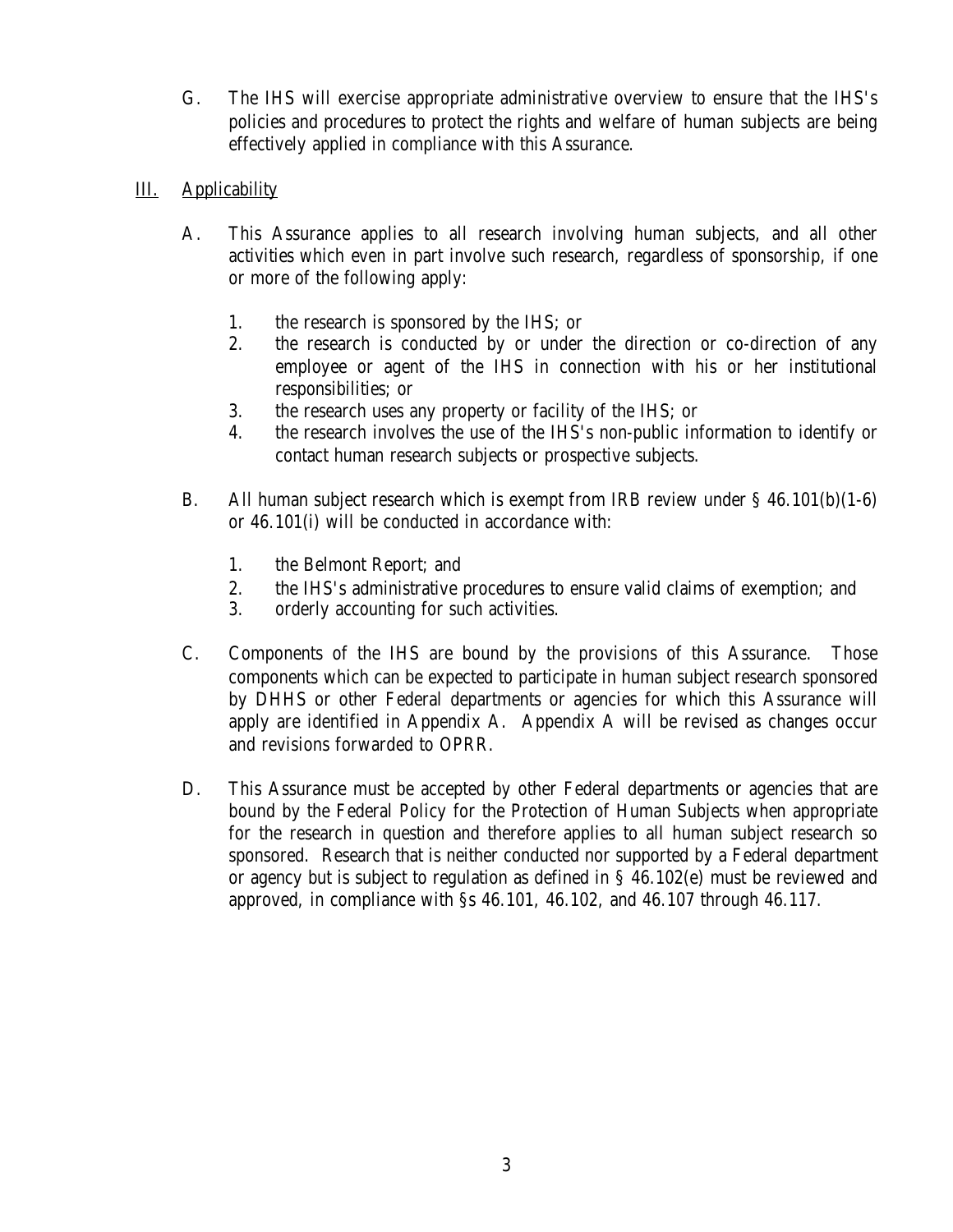#### **PART 2 - RESPONSIBILITIES**

#### <span id="page-7-0"></span>I. The IHS

- $A_{\cdot}$ The IHS acknowledges that it bears full responsibility for the performance of all research involving human subjects covered by this Assurance, including complying with Federal, state, Tribal, or local laws as they may relate to such research.
- **B.** The IHS will require appropriate additional safeguards in research that involves:
	- 1. 1.fetuses, pregnant women, or human ova *in vitro* fertilization (see 45 CFR 46 Subpart B); or
	- 2. 2.prisoners (see 45 CFR 46 Subpart C); or
	- 3. 3.children (see 45 CFR 46 Subpart D); or
	- 4. 4.cognitively impaired subjects; or
	- $5<sub>1</sub>$ other groups requiring special attention, e.g., subjects of genetic research, subjects of research involving radiation, third parties at risk by the research, or potentially vulnerable people.
- $C_{\cdot}$ The IHS, including all its named components (see this MPA, Appendix A), acknowledges and accepts its responsibilities for protecting the rights and welfare of human subjects of research covered by this Assurance.
- D. The IHS is responsible for acquiring appropriate Assurances or Amendments, when requested, and certifications of IRB review and approval for federally sponsored research from all its standing affiliates (see this MPA, Appendix B) and Assurances or Agreements for all others, domestic or foreign, which may otherwise become affiliated on a limited basis in such research.
- E. The IHS is responsible for ensuring that no affiliates cooperating in the conduct of federally sponsored research for which this Assurance applies do so without an appropriate assurance of compliance and satisfaction of IRB certification requirements.
- $F_{\cdot}$ In accordance with the compositional requirements of  $\S$  46.107, the IHS has established the IHS IRBs for the IHS components listed in Appendix A and the membership rosters in Appendix C. Certain research supported by the U.S. Department of Education will be reviewed in accordance with the requirements of Title 34 CFR Parts 350 and 356 which require that the appropriate IHS IRBs include one person who is primarily concerned with the welfare of handicapped children or mentally disabled persons.
- $G<sub>1</sub>$ The IHS will provide both meeting space and sufficient staff to support the IRB's review and recordkeeping duties.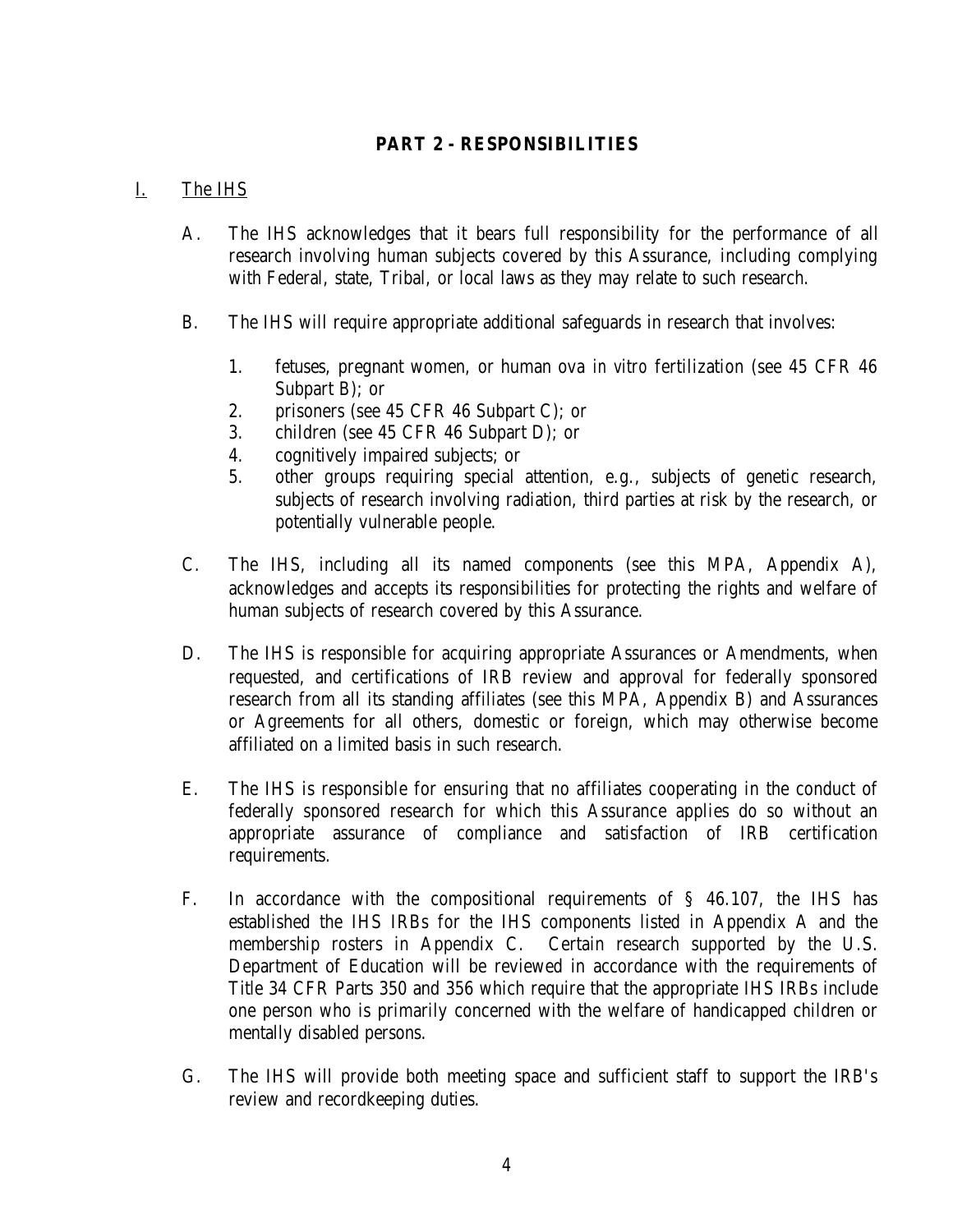- <span id="page-8-0"></span>H. The IHS recognizes that involvement in research activities of any OPRR-recognized Cooperative Protocol Research Programs will involve additional reporting and recordkeeping requirements related to human subject protections.
- $\mathbf{I}$ . The IHS is responsible for ensuring that it and all its affiliates comply fully with all applicable Federal, state, and Tribal policies and guidelines, including those concerning notification of seropositivity, counseling, and safeguarding confidentiality where research activities directly or indirectly involve the study of human immunodeficiency virus (HIV) and all other high risk research.
- П. Division of Medical Systems Research and Development (DMSRD), and Area Research and Publication Committees (ARPCs)
	- $A<sub>1</sub>$ The jurisdiction of the DMSRD partially overlaps or duplicates the jurisdiction of the ARPCs.
		- 1. 1.The Chair of the ARPC is the Chair of the Area IRB. The Chair does those "office of research administration" functions for research proposals for which the Area IRB has jurisdiction. That jurisdiction includes being the IRB of record for research involving the Area IHS.
		- 2. 2.The Director of DMSRD is the Chair for the Headquarters IRB. The DMSRD Director does those "office of research administration" functions for research proposals for which IHS has jurisdiction.
		- 3. With the concurrence of both the Director of DMSRD and the Area IRB, and documented as a change to this MPA with OPRR approval, the Area IRB may have jurisdiction to review research protocols without a second review by the Headquarters IHS IRB, for all protocols that:
			- a. are not possibly greater than minimal risk; and
			- $\mathbf{b}$ . b.do not involve special groups (see this MPA, Section 2.I.B); and
			- $\mathbf{c}$ . are not covered by the FDA regulations (21 CFR Parts 50 and 56).

(The Area IRBs with jurisdiction to review research protocols without a second review by the Headquarters IRB are noted in Appendix A.)

- 4. 4.The Headquarters IRB has jurisdiction to do a second IHS IRB review, both for all protocols reviewed by Area IRBs that do not have jurisdiction to review some protocols without that second review, and for all protocols that:
	- $a<sub>1</sub>$ are possibly greater than minimal risk; or
	- $\mathbf{b}$ . involve special groups (see this MPA, Section 2.I.B), or
	- $\mathbf{c}$ . are covered by FDA regulations (21 CFR Parts 50 and 56.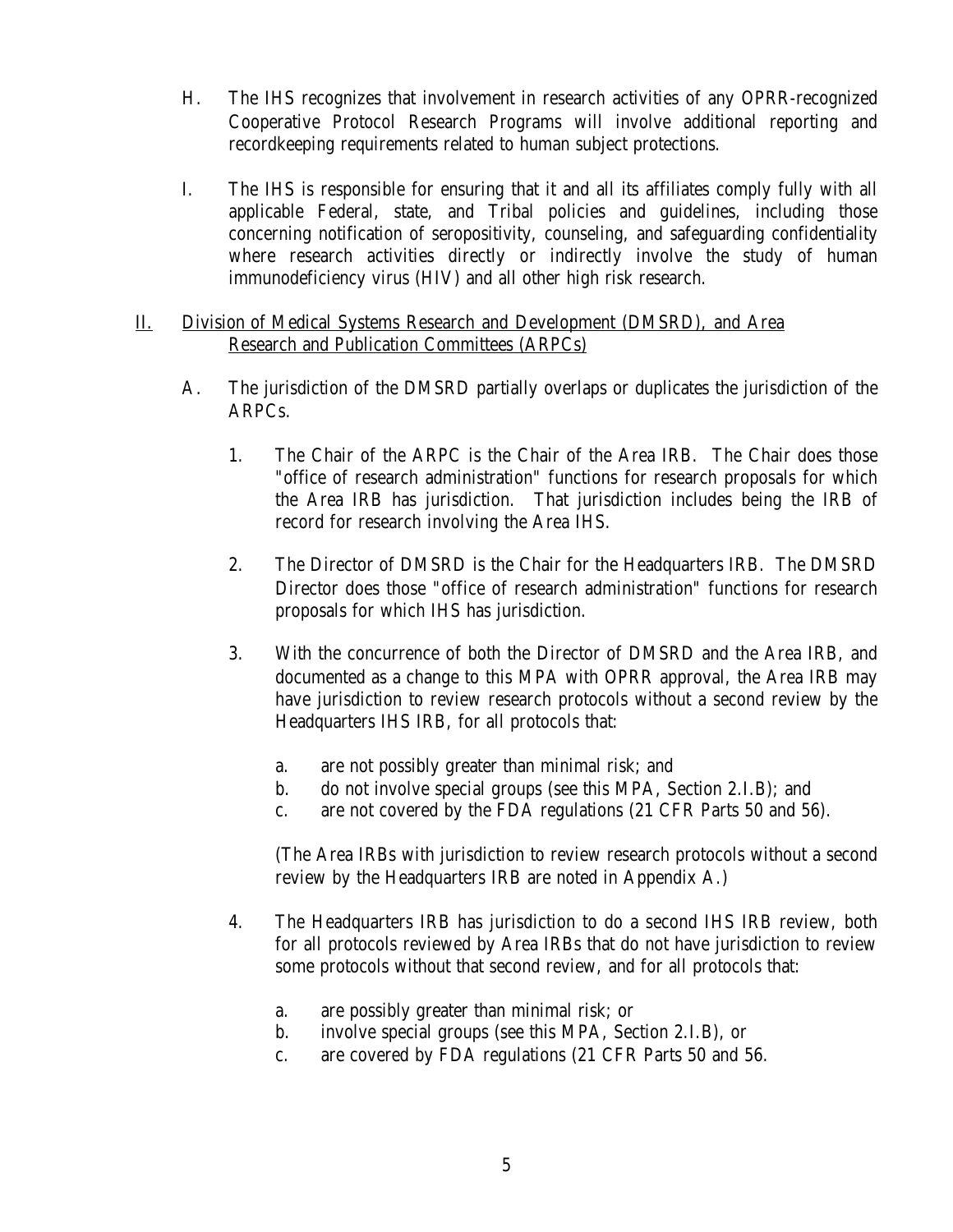- **B.** The DMSRD and ARPCs will receive from investigators all research protocols which involve human subjects, keep investigators informed of decisions and administrative processing, and return all disapproved protocols to them.
- $C_{\cdot}$ The DMSRD is responsible for reviewing for the Headquarters IHS IRB, and the ARPCs are responsible for reviewing for the Area IHS IRBs, the preliminary determinations of exemption by supervisors and for making the final determination based on  $\S$  46.101(b)(1-6) or 46.101(i). Notice of concurrence for all exempt research will be promptly conveyed in writing to the investigator. All nonexempt research will be forwarded to the appropriate IHS IRB(s).
- D. The DMSRD and ARPCs will make the preliminary determination of eligibility for expedited review procedures (see § 46.110) for their respective IHS IRBs, following the list of eligible research activities in 46FR8392. Expedited review of research activities will not be permitted where full board review is required.
- E. The Headquarters IRB has final responsibility to determine if an activity, thought not to be research by an Area IRB or by an ARPC for its Area IRB, is research for purposes of the regulations 45 CFR 46. The Headquarters IRB also has final responsibility to determine if research:
	- 1. that had been considered exempt, is not exempt from IRB review based on § 46.101(b)(1-6) or 46.101(i); or
	- 2. 2.that had been considered eligible for review by only Area IRB(s), is possibly greater than minimal risk or involves a special group (see this MPA, Section 2.I.B.) or is covered by FDA regulations (21 CFR Parts 50 and 56); or
	- 3. that had been considered eligible for expedited review, is not eligible (see § 46.110) following the list of eligible research activities in 46FR8392.

The Headquarters IRB will promptly send notice of its nonconcurrence with an Area IRB's or ARPC's determination, in writing to that entity.

- $F_{\cdot}$ By delegation from the Director of the IHS, the Director of DMSRD will review all research (whether exempt or not) and decide whether the IHS will permit the research. If approved by the IRB, but not permitted by the IHS, the Director of DMSRD will promptly convey notice to the investigator and the IHS IRB(s). Neither the Director of DMSRD nor any other office of the IHS may approve a research activity that has been disapproved by the appropriate IRB.
- $G<sub>r</sub>$ The administration for the IRB of record, i.e., DMSRD or ARPC, will forward certification of IRB approval of proposed research to the appropriate Federal, state, or Tribal department or agency only after all IRB-required modifications have been incorporated to the satisfaction of the IHS IRB(s). If the Area IRB has the jurisdiction to review the proposed research without duplicate review by the Headquarters IRB (see this MPA, Section 2.II.A.3.), that ARPC will also forward a copy of the certification of IRB approval to the DMSRD for its records.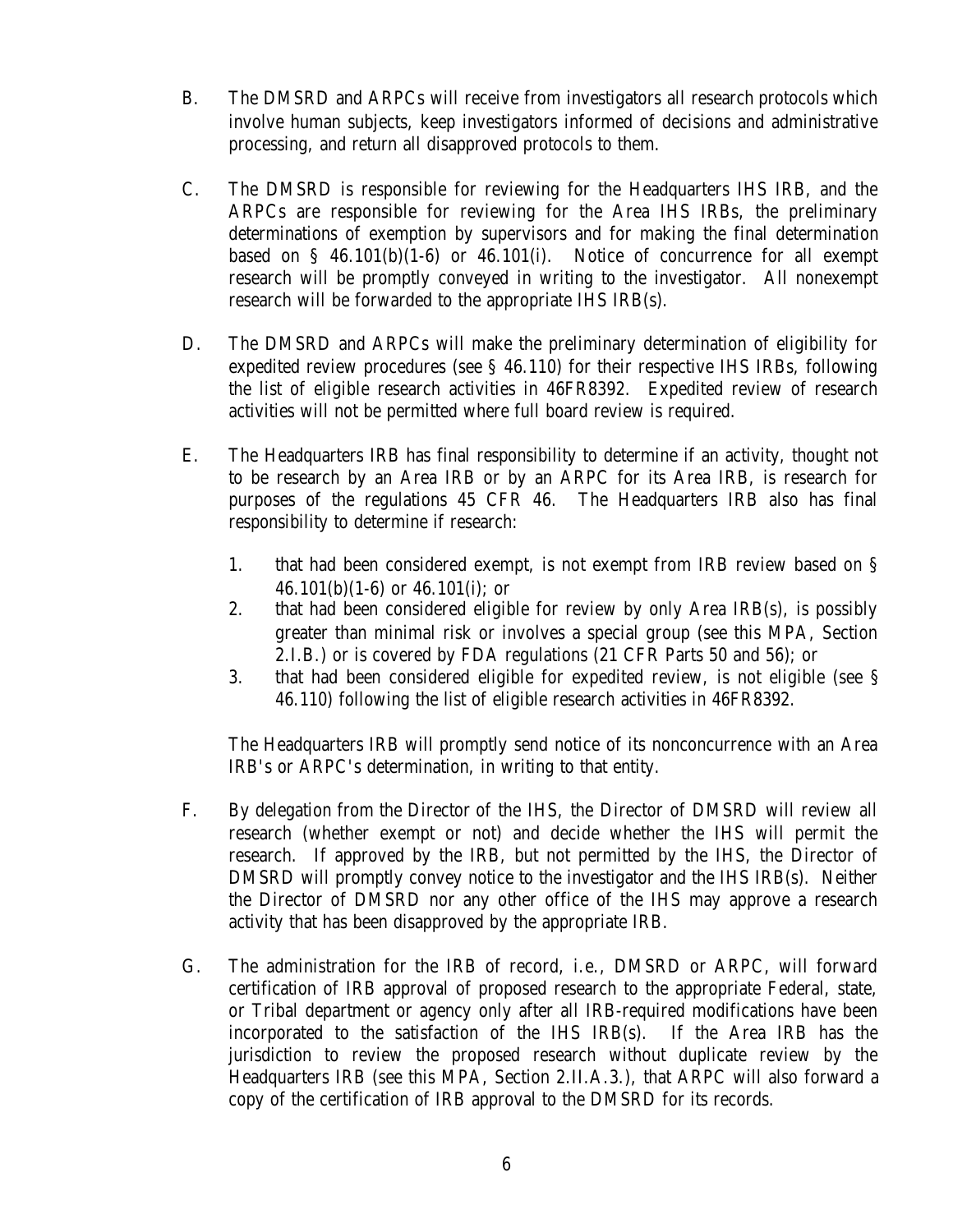- $H_{\odot}$ The DMSRD and ARPCs will designate procedures for the retention of signed consent documents for at least three years past completion of the research activity.
- $\mathbf{L}$ The DMSRD and ARPCs will ensure both:
	- 1. that all human subject research which is exempt under  $\S$  46.101(b)(1-6) or 46.101(i) does not pose greater than minimal risk to human subjects; and
	- $2.$ 2.that all such research will be conducted in accordance with (a) the Belmont Report, and (b) the IHS's administrative procedures to ensure valid claims of exemption, and (c) orderly accounting for such activities (see this MPA, Section 1.III.B.).
- J. The DMSRD and ARPCs will maintain and arrange access for inspection of IRB records as provided for in § 46.115.
- K. The DMSRD and ARPCs are responsible for ensuring constructive communication among the research administrators, division and program heads, research investigators, clinical care staff, human subjects, Area and Service Unit Directors, Tribal officials, and other relevant officials to maintain a high level of awareness regarding the safeguarding of the rights and welfare of the subjects.
- L. The DMSRD and ARPCs will arrange for and document in its records that each individual who conducts or reviews human subject research has first been provided with a copy of this Assurance, as well as with ready access to copies of 45 CFR 46, regulations of other Federal departments or agencies as may apply, the Belmont Report, and all other pertinent Federal, state, and Tribal policies and guidelines related to the involvement of human subjects in research.
- М. The DMSRD will report promptly to the appropriate IHS IRBs, appropriate IHS officials, OPRR, and any other sponsoring or reviewing Federal, state, or Tribal department or agency head:
	- 1. any injuries to human subjects or other unanticipated problems involving risks to subjects or others; and
	- $2.$ any serious or continuing noncompliance with 45 CFR 46, other applicable Federal, state, or Tribal regulations, or requirements of the IRB; and
	- 3. any suspension or termination of IRB approval for research.
- N. The DMSRD will ensure:
	- 1. solicitation, receipt, and management of all assurances of compliance (whatever the appropriate format), and certifications of IRB review (where appropriate) for all affiliates to the IHS (including those listed in Appendix B); and
	- $2<sup>2</sup>$ 2.subsequent submission of these documents to the proper authorities as a condition for involvement in human subject research activities sponsored by DHHS, or sponsored or reviewed by any other Federal, state, or Tribal department or agency for which this Assurance applies.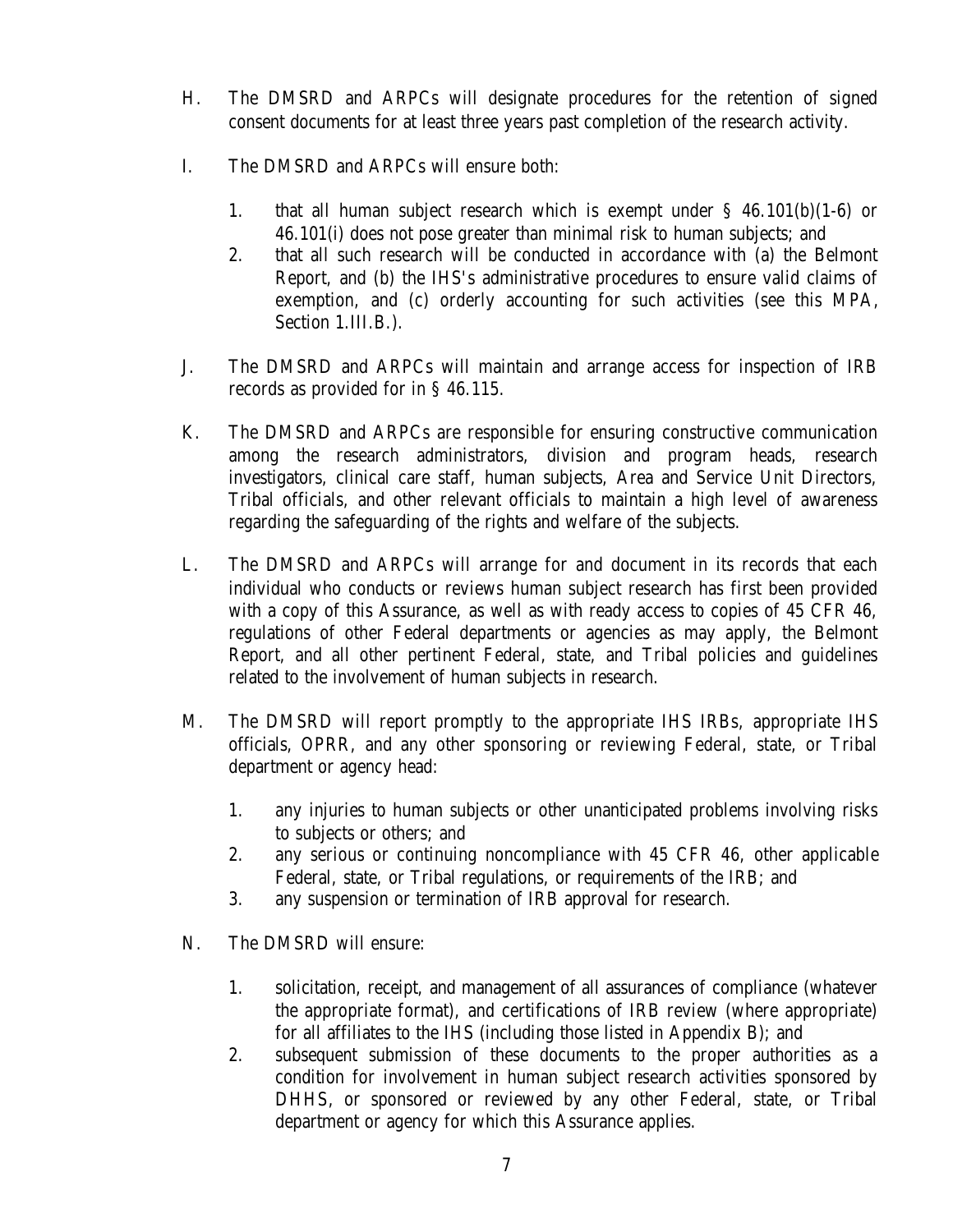- <span id="page-11-0"></span> $\overline{O}$ . The DMSRD will ensure that all affiliated performance sites, that are not otherwise required to submit assurances of compliance with 45 CFR 46 and other applicable Federal, state, or Tribal regulations for the protection of research subjects, at least document mechanisms to implement the equivalent of ethical principles to which the IHS is committed (see this MPA, Section 1.I.).
- $P_{\perp}$ When an IHS IRB accepts responsibility for review of research which is subject to this Assurance and conducted by any independent investigator who is not otherwise subject to the provisions of this or other Assurance, the DMSRD will obtain and retain an Noninstitutional Investigator Agreement (NIA) to document the investigator's commitment to abide:
	- 1. by the same requirements for the protection of human research subjects as does the IHS; and
	- $2.$ by the determinations of the appropriate IHS and non-IHS IRBs.
- $Q_{\cdot}$ The DMSRD assumes responsibility for ensuring conformance with special reporting requirements for any OPRR-recognized Cooperative Protocol Research Programs in which the IHS participates.
- $R_{\cdot}$ The DMSRD will ensure compliance with the requirements set forth in this Assurance and § 46.114 regarding cooperative research projects. In particular, when an IHS IRB relies on another institution with a DHHS MPA, the DMSRD will ensure that documentation of this reliance will be (a) in writing, (b) approved and signed by the Director of DMSRD, (c) approved and signed by the correlative officials of each of the other cooperating institutions, and (d) retained by the DMSRD for at least three years past completion of the related research project. Where an agreement between MPA IRBs is planned, the DMSRD will forward a copy of the required signed understanding to OPRR for inclusion in this Assurance as an addendum.
- $S_{\cdot}$ The DMSRD will be responsible for procedural and recordkeeping audits not less than once every year for the purpose of detecting, correcting, and reporting (as required) administrative and/or material breaches in uniformly protecting the rights and welfare of human subjects as required at least by 45 CFR 46 and as may otherwise be additionally required by the IHS. These audits will cover all IHS IRBs, reviews by other institutions with a DHHS MPA upon which the IHS IRBs relied, and Inter-Institutional Amendments and Cooperative Project Assurances.

#### III. **IHS Institutional Review Boards (IRBs)**

 $A<sub>1</sub>$ A. A. I. H. *S. IRBs* will review, and have the authority to approve, require modification in, or disapprove all research activities within their jurisdiction (see this MPA, Section 2.II.A.), including proposed changes in previously approved human subject research. For approved research, all IRBs will determine which activities require continuing review more frequently than every twelve months or need verification that no changes have occurred if there was a previous IRB review and approval.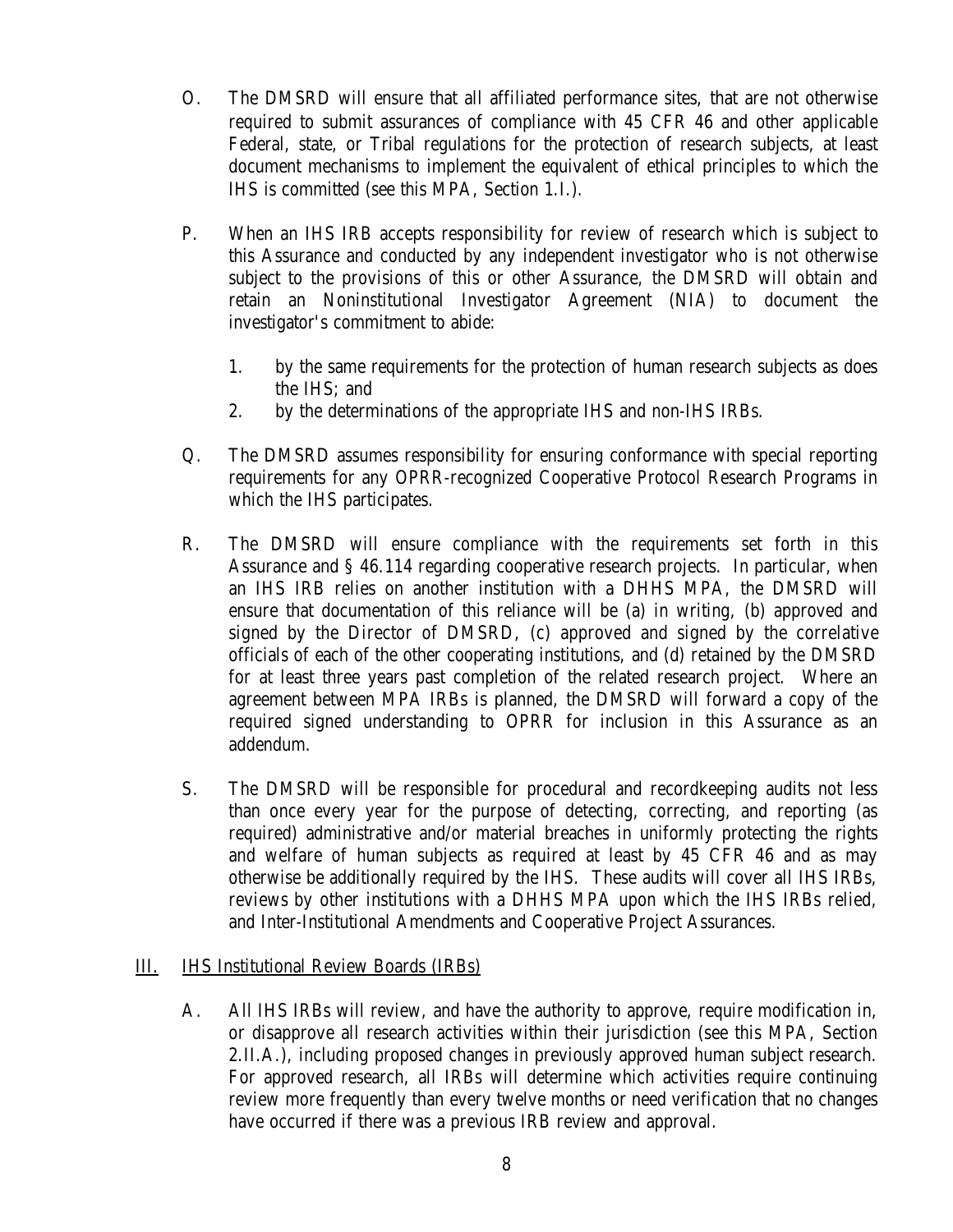- **B.** B.IRB decisions and requirements for modifications will be promptly conveyed to investigators and the DMSRD, in writing. Written notification of decisions to disapprove will be accompanied by reasons for the decision with provision of an opportunity for reply by the investigator, in person or in writing. The investigator may formally appeal an IRB decision only to the IRB(s) with jurisdiction.
- $C_{\cdot}$ In compliance with 45 CFR 46 and provisions of this Assurance, all IHS IRBs will do initial and continuing convened IRB reviews and approvals for each project, unless the DMSRD or ARPCs properly find the project either (a) to be exempt under §s 46.101(b) and 46.101(i), or (b) to be eligible for expedited review (see  $\S$  46.110), following the list of eligible research activities in 46FR8392. Continuing reviews will be done by the IHS IRB(s) of record, and will be preceded by IRB receipt of appropriate progress reports from the investigator, including available study-wide findings. Continuing reviews of projects that were properly approved by expedited review may be done by expedited review; continuing reviews of projects that were approved by a full IRB review must be by a full convened IRB.
- D. All IHS IRBs will observe the quorum requirements of  $\S$  46.108(b). In no case will the quorum for an IHS IRB be less than five. At least one American Indian or Alaska Native IRB member whose concerns are primarily in nonscientific areas, and at least one IRB member whose concerns are primarily in scientific areas, must be present both to start every convened IRB meeting, and during the discussion and decision for each protocol.
	- $1.$ 1.No IRB may have a member participating in the IRB's initial or continuing review of any project in which the member has a conflicting interest, except to provide information requested by the IRB.
	- $2.$ All IHS IRBs must have effective knowledge of subject populations, institutional constraints, differing legal requirements, and other factors which can foreseeably contribute to a determination of risks and benefits to subjects and subjects' informed consent and can properly judge the adequacy of information to be presented to subjects in accordance with requirements of §s 46.103(d), 46.107(a), 46.111, and 46.116.
- E. All IHS IRBs will determine, in accordance with the criteria found at  $\S$  46.111 and Federal, state, or Tribal policies and guidelines for involvement of human subjects in HIV and all other high-risk research, that protections for human research subjects are adequate.
- $F_{\cdot}$ All IHS IRBs will ensure that legally effective informed consent will be obtained and documented in a manner that meets the requirements of § 46.116 and 46.117. The IRB will have the authority to observe or have a third party observe the consent process.
- $G<sub>r</sub>$ All IHS IRBs will be sufficiently qualified through the experience and expertise of its members, and the diversity of the members' backgrounds including consideration of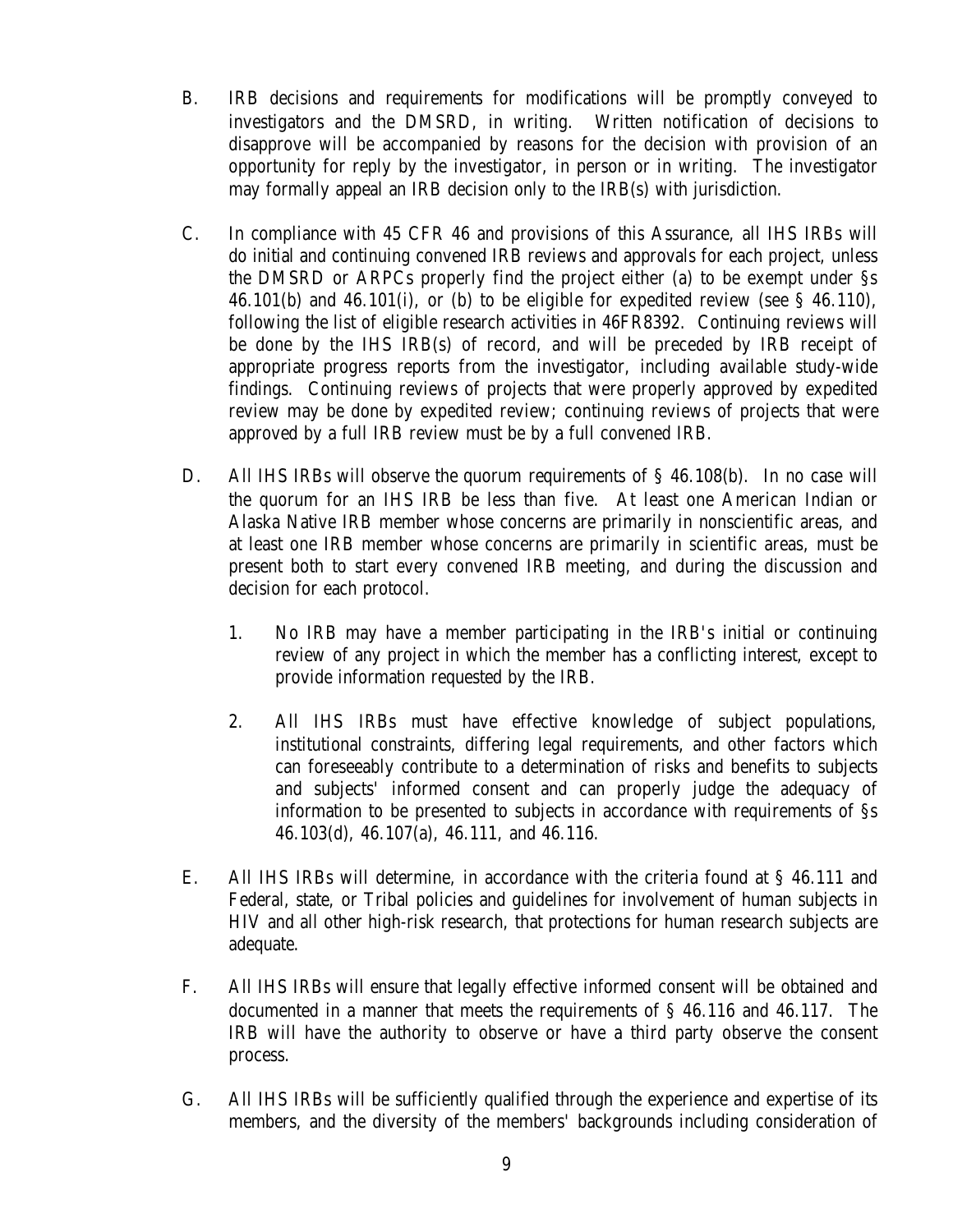the ethnic and cultural backgrounds of members and sensitivity to issues such as community attitudes and Tribal sovereignty, to promote respect for their advice and counsel in safeguarding the rights and welfare of human subjects, especially among American Indian and Alaska Native peoples and communities.

- $1<sub>1</sub>$ 1.All IHS IRBs will include:
	- $\mathbf{a}$ . both male and female members; and
	- $\mathbf{b}$ . members representing a variety of professions; and
	- $\mathbf{C}$ . at least two members whose primary expertise is in a nonscientific area; and
	- $\mathbf{d}$ . at least one member who is not otherwise affiliated with the IHS.
- $2.$ 2.Because IHS policy is to promote the self-determination by and cultural integrity of American Indian and Alaska Native communities (P.L. 94-437), all IHS IRBs will include two American Indian or Alaska Native members whose concerns are primarily in nonscientific areas.
- 3. 3.Where appropriate, all IHS IRBs will determine that adequate additional protections are ensured for fetuses and pregnant women, prisoners, and children, as required by Subparts B, C, and D of 45 CFR 46. The DMSRD will notify OPRR promptly when membership of any IHS IRB is modified to satisfy requirements of § 46.304 and when any IHS IRB fulfills its duties under § 46.305(c).
- H. Scheduled meetings of all IHS IRBs for review of each research activity will occur not less than every 12 months and may be more frequent, if required by the IRB on the basis of degree of risk to subjects. All IRBs may be called into an interim review session by the Chair at the request of any IRB member, Tribal official, or IHS official to consider any matter concerned with the rights and welfare of any subject.
- $\mathbf{I}$ . I.All IHS IRBs will prepare and maintain adequate documentation of its activities in accordance with § 46.115 and in conformance with requirements of the DMSRD.
- J. All IHS IRBs will forward to the DMSRD any significant or material finding or action, at least to include the following:
	- 1. any injuries to human subjects, or any other unanticipated problems involving risks to human subjects or to other people; and
	- 2. any serious or continuing noncompliance with 45 CFR 46, other applicable Federal, state, or Tribal regulations, or requirements of the IRB; and
	- 3. any suspension or termination of IRB approval.
- $K_{\cdot}$ In accordance with  $\S$  46.113, all IHS IRBs will have the authority to suspend or terminate previously approved research that is not being conducted in accordance with the IRB's requirements or that has been associated with unexpected serious harm to subjects.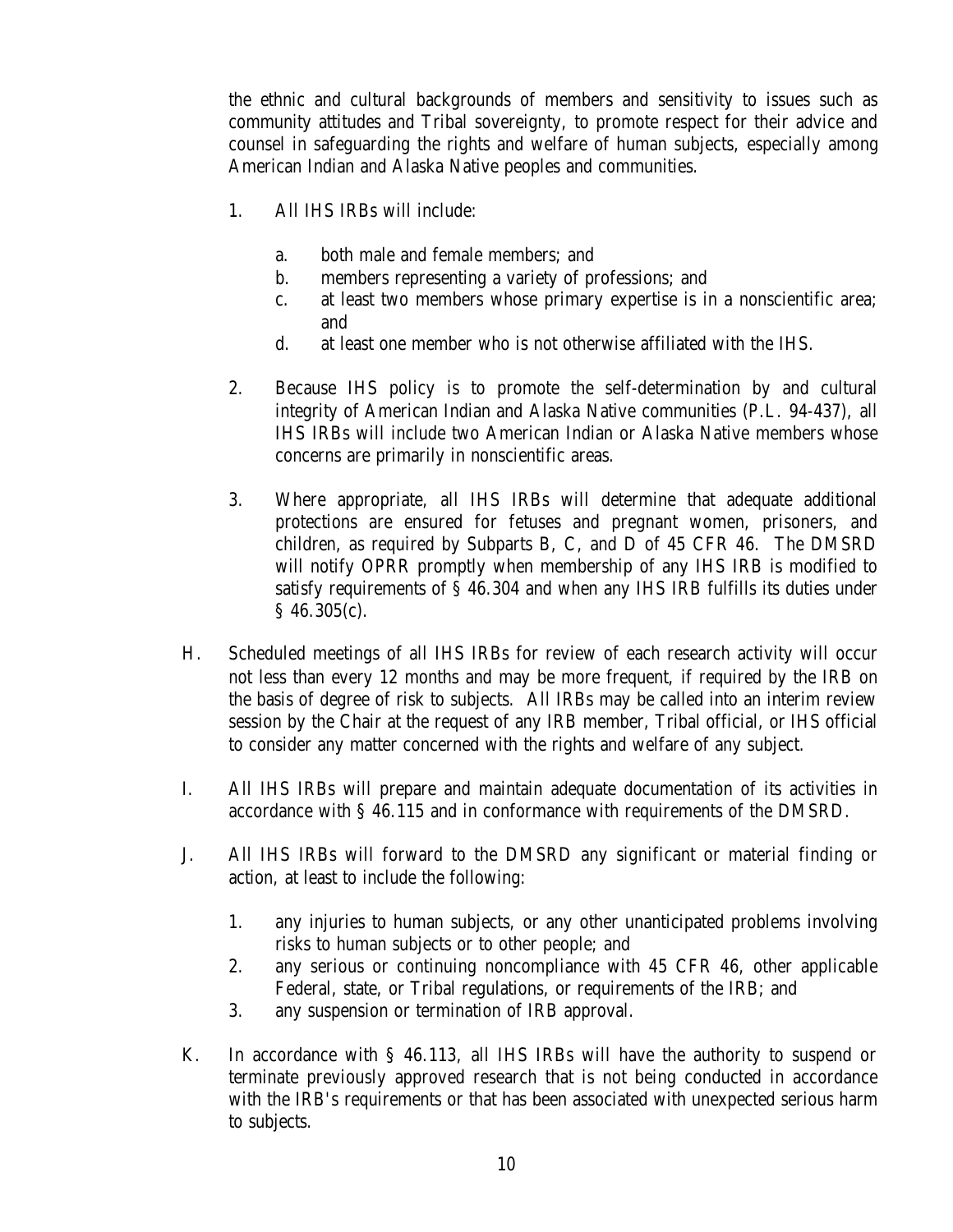- <span id="page-14-0"></span>L. L.All IHS IRBs will ensure effective input (consultants or voting or nonvoting members) for all initial and continuing reviews conducted on behalf of performance sites where there will be human research subjects. IRB minutes will document attendance of those other than regular voting members. The IRB membership rosters in Appendix C include people who are identified as knowledgeable about any affiliate institution that has entered into an Inter-Institutional Amendment or other Assurance in which a non-IHS IRB relies on one or more IHS IRBs.
- М. When two or more IHS IRBs review the same proposal, the conditions required by one sometimes may differ from those by the other.
	- 1. 1.When two or more Area IRBs each are the IRB of record for a proposed research because it will be done in those Areas, if the IRBs require different conditions, each set of conditions applies to the research done in its Area.
	- $2<sup>2</sup>$ 2.When duplicate reviews are done by both the Headquarters and Area IRBs, if the two reviews require different conditions, the conditions are additive (i.e., the total conditions are those by one IRB plus those by the other.)
	- 3. 3.When duplicate reviews are done by both the Headquarters and Area IRBs, if the two reviews each require a condition addressing a similar topic, the condition that is more stringent in protecting the interests of the subject supersedes the similar but less stringent condition.
	- $\overline{4}$ . 4.When different IHS IRBs require mutually contradictory conditions, the IRBs will resolve the contradiction between them by negotiation.
- N. N.All IHS IRBs will act with reasonable dispatch, upon request, to provide full board review of protocols of OPRR-recognized Cooperative Protocol Research Programs (CPRP). The IRB will not employ expedited review procedures for CPRP protocols when they are to be entered into for the purpose of research. Although emergency medical care based on such protocols is permitted without prior IRB approval, patients receiving emergency care under these conditions will not be counted as research subjects and resultant data will not be used for research purposes.
- $\overline{O}$ . Certifications of IRB review and approval will be forwarded:
	- 1. to the appropriate Federal, state, or IRB department or agency for research sponsored or reviewed by such departments or agencies; and
	- $2.$ to the Director of DMSRD.
- IV. IHS Area Directors, and Associate Director of Headquarters West
	- $A_{\cdot}$ Area Directors, through appropriate procedures established within their respective Areas, are responsible to ensure review of research protocols involving IHS Area personnel or resources for ethical considerations, scientific merit, and concordance with the commitment by the U.S. Government and IHS to the self-determination by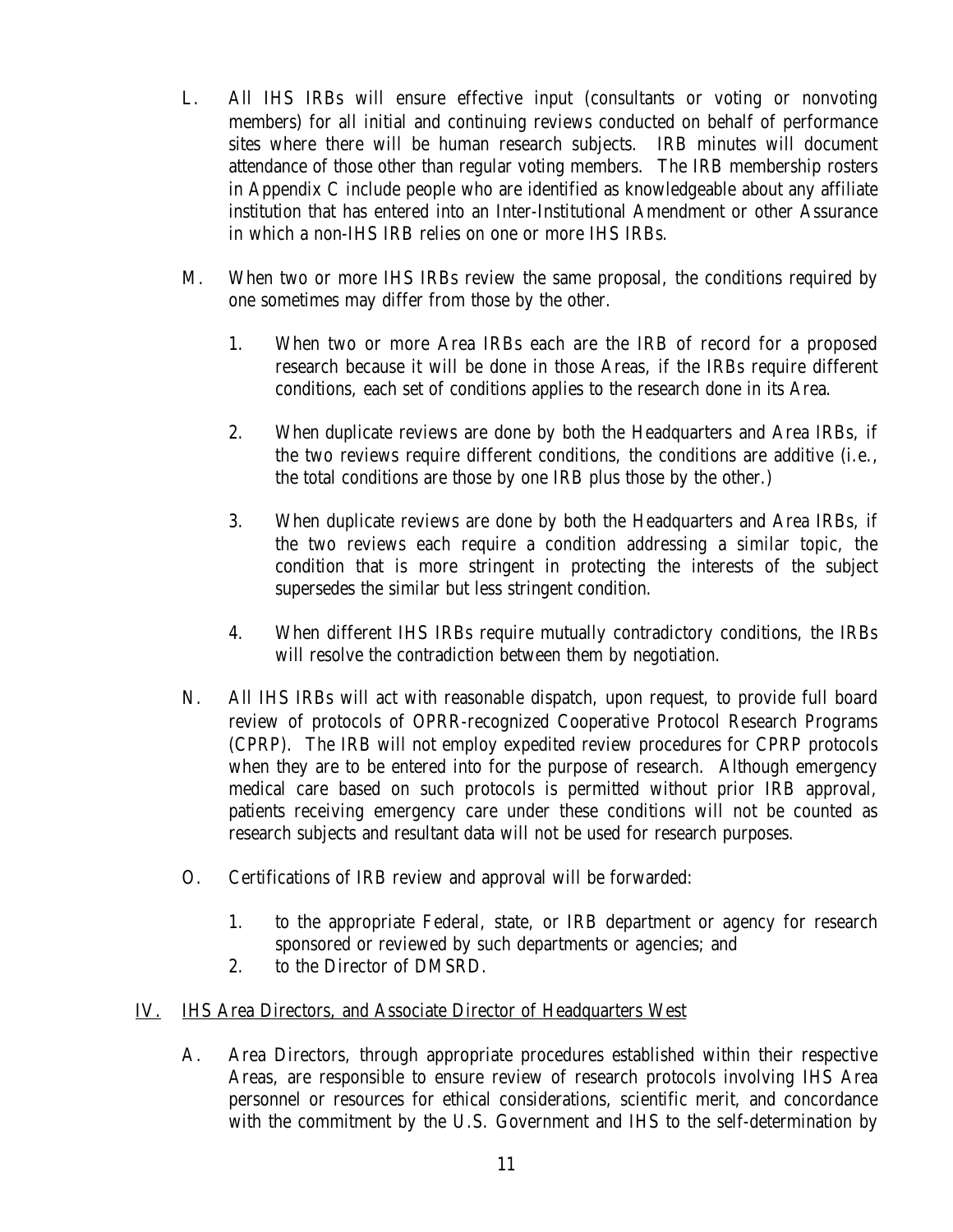and cultural integrity of American Indian and Alaska Native communities (P.L. 94 437).

<span id="page-15-0"></span>**B.** Each IHS Area will have at least one IRB to review all human subject research. There are 12 Area IRBs. The membership of each Area IRB is appointed by the respective Area Director. The membership of the Headquarters IHS IRB is appointed by the Deputy Director of Headquarters Operations-West.

#### V. **IHS Program Directors**

- $A_{\cdot}$ With the concurrence of the Director of DMSRD, Directors of IHS Programs (e.g., Cancer, Diabetes, Mental Health) who have received sufficient IHS training about IRBs and protection of human subjects and communities may be authorized to review protocols and activities to make the preliminary determination if the activity is research, and if so, is the research exempt from IRB review based on  $\S$  46.101(b)(1-6) or 46.101(i).
- **B.** Each authorized IHS Program Director will receive all protocols of research or of activity that may be research involving that program that have not been sent to the Area or Headquarters IHS IRB(s). The Program Director is responsible for the preliminary determination of non-research or exemption based on  $\S$  46.101(b)(1-6) or 46.101(i). Notice of concurrence for all non-research activity or exempt research will be promptly sent in writing to the initiator, with a copy to DMSRD and to the appropriate ARPC(s). All nonexempt research will be sent to the appropriate IHS (Area or Headquarters) IRB(s) for review.
- VI. Research Investigators
	- $A_{\cdot}$ Research investigators acknowledge and accept their responsibility for protecting the rights and welfare of human research subjects and for complying with all applicable provisions of this Assurance.
	- **B.** B.Research investigators who intend to involve human research subjects, and anyone who intends to do an activity that is possibly research, will not make the final determination that the activity is not research and, if it research, that it is exempt from 45 CFR 46, other applicable Federal, state, or Tribal regulations, or certain provisions of this Assurance. The IHS IRBs make that determination (see this MPA, Sections 2.II.A-D.); the Headquarters IRB has final authority to make those determinations (see this MPA, Section 2.II.E.).
	- $C_{\cdot}$ Research investigators are responsible for providing a copy of the IRB-approved and signed informed consent document to each subject at the time of consent, unless the IRB has specifically waived this requirement. All signed consent documents are to be retained in a manner approved by the DMSRD or ARPC(s).
	- D. Research investigators will promptly report proposed changes in previously approved human subject research activities to the IRB. The proposed changes will not be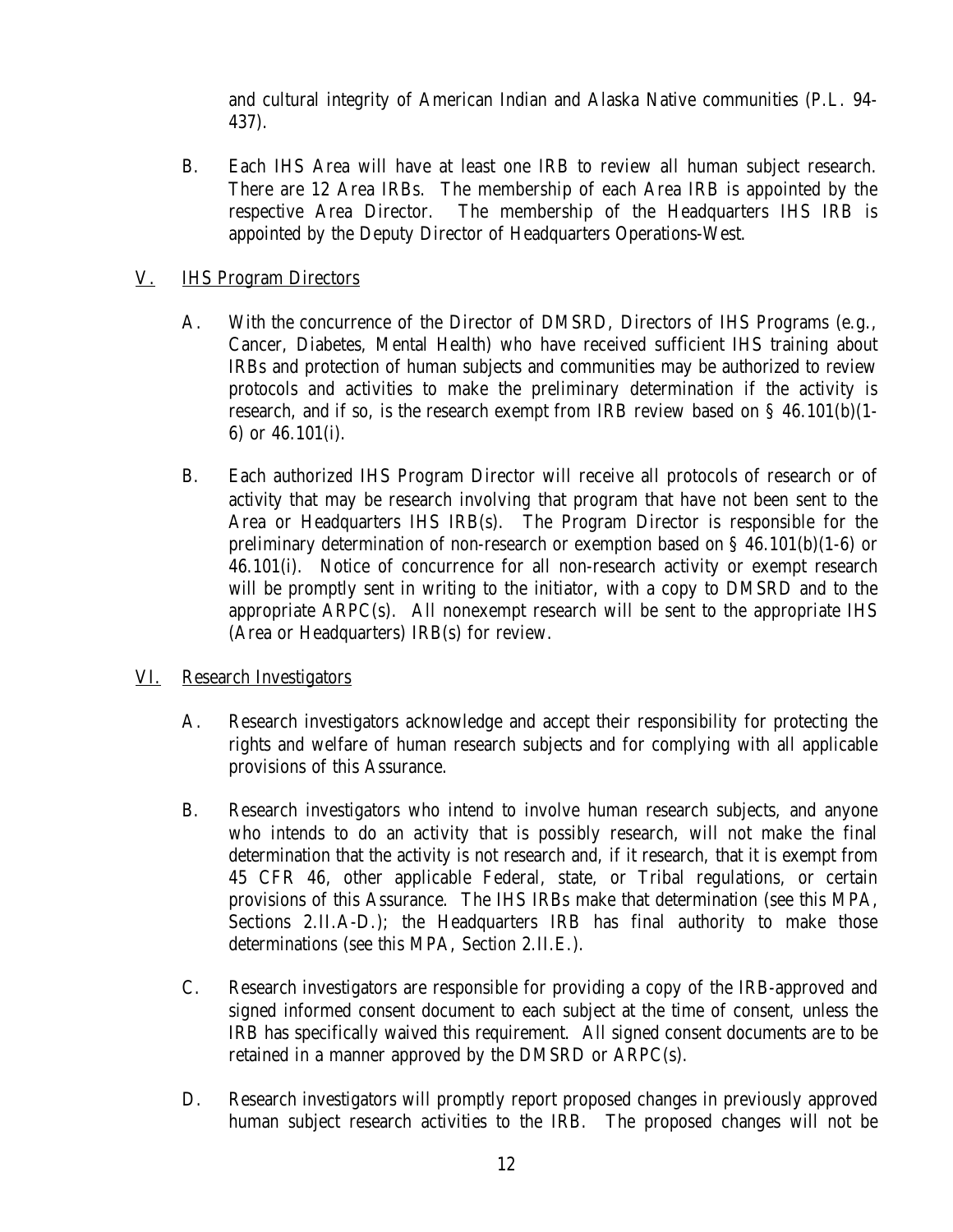initiated without IRB review and approval, except where necessary to eliminate apparent immediate hazards to the subjects.

- <span id="page-16-0"></span>E. E.Research investigators are responsible for reporting progress of approved research to the DMSRD or ARPC(s), as often as and in the manner prescribed by the approving IRB(s) on the basis of risks to subjects, but no less than once per year.
- $F_{\cdot}$ Research investigators will promptly report to the IRB any injuries or other unanticipated problems involving risks to subjects and others.
- $G<sub>r</sub>$ No research investigator who is obligated by the provisions of this Assurance, any associated Inter-Institutional Amendment, or Noninstitutional Investigator Agreement will seek to obtain research credit for, or use data from, patient interventions that constitute the provision of emergency medical care without prior IRB approval. A physician may provide emergency medical care to a patient without prior IRB review and approval, to the extent permitted by law [see  $\S$  46.116(f)]. However, such activities will not be counted as research nor the data used in support of research.
- H. Research investigators will advise all appropriate IHS and non-IHS IRB(s), DMSRD or ARPC(s), and the appropriate officials of other institutions (such as hospitals) of the intent to admit to those other institutions any human subjects who are involved in research protocols for which this Assurance or any related Inter-Institutional Amendment or Noninstitutional Investigator Agreement applies. When such admission is planned or a frequent occurrence, those institutions must possess an applicable OPRR-approved Assurance prior to involvement of such persons as human subjects in those research protocols.

#### VII. Affiliated Institutions and Investigators

- $A<sub>1</sub>$ Each affiliate to the IHS that is involved in DHHS-sponsored research activities must provide to the DMSRD an appropriate written assurance of compliance with the Belmont Report and 45 CFR 46 (or equivalent protections if a foreign site).
- $B<sub>1</sub>$ Each affiliate institution must respond to a request by the DMSRD for an Inter-Institutional Amendment or for a Single Project Assurance (standard or modified), when and as appropriate, whichever is most suited to the circumstances.
- $C_{\cdot}$ Each non-institutional affiliate (e.g., a private practice physician not otherwise an employee of the IHS or who otherwise would not ordinarily be bound by the provisions of this Assurance) who is involved in human subject research of the IHS must respond to a request by the DMSRD for an Noninstitutional Investigator Agreement when required.
- D. Performance sites that are not legally inseparable components of the IHS (whether an institutional or non-institutional affiliate) are not authorized to cite this Assurance.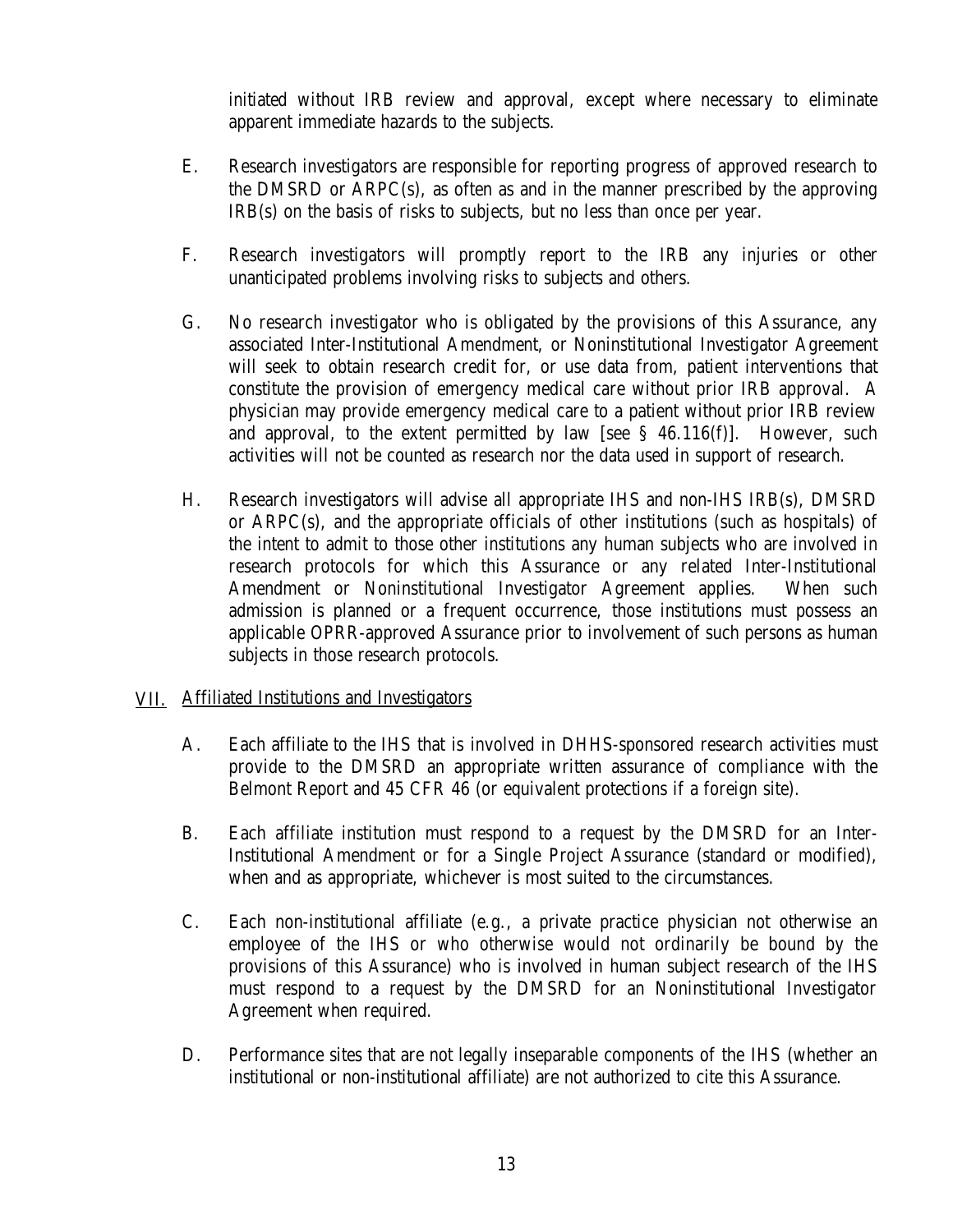#### **PART 3 - SIGNATURES**

#### <span id="page-17-0"></span>I. IHS Endorsements

The officials signing below assure that any research activity conducted, supported, or otherwise subject to DHHS or other Federal departments or agencies that are authorized to rely on this Assurance (Parts 1, 2, 3 and Appendices) or any other sources provided for in this Assurance, will be reviewed and approved by the appropriate IHS IRBs in accordance with the requirements of all applicable Subparts of Part 46, Title 45 of the Code of Federal Regulations, with this Assurance, and the stipulations of the IHS IRBs.

#### A. Primary Signatory Institution

#### 1. AUTHORIZED INSTITUTIONAL OFFICIAL

| Signature:             |                                           | Date: |
|------------------------|-------------------------------------------|-------|
| Name:                  | Michael H. Trujillo, MD, MPH              |       |
| <b>Title: Director</b> |                                           |       |
|                        | <b>Institution: Indian Health Service</b> |       |
|                        | Address: 5600 Fishers Lane                |       |
|                        | Parklawn Building, Room 6-05              |       |
|                        | Rockville, MD 20857                       |       |
| Phone:                 | $(301)$ 443-1083                          |       |

#### 2. PRIMARY CONTACT

| Signature:             |                                           | Date: |
|------------------------|-------------------------------------------|-------|
|                        | Name: William L. Freeman, MD, MPH         |       |
| <b>Title: Director</b> |                                           |       |
|                        | Institution: DMSRD, Indian Health Service |       |
|                        | Address: 5300 Homestead Road NE           |       |
|                        | <u>Albuquerque, NM 87110-1293</u>         |       |
| Phone:                 | $(505)$ 837-4141                          |       |

#### **B. Other Signatory Institutions**

[none]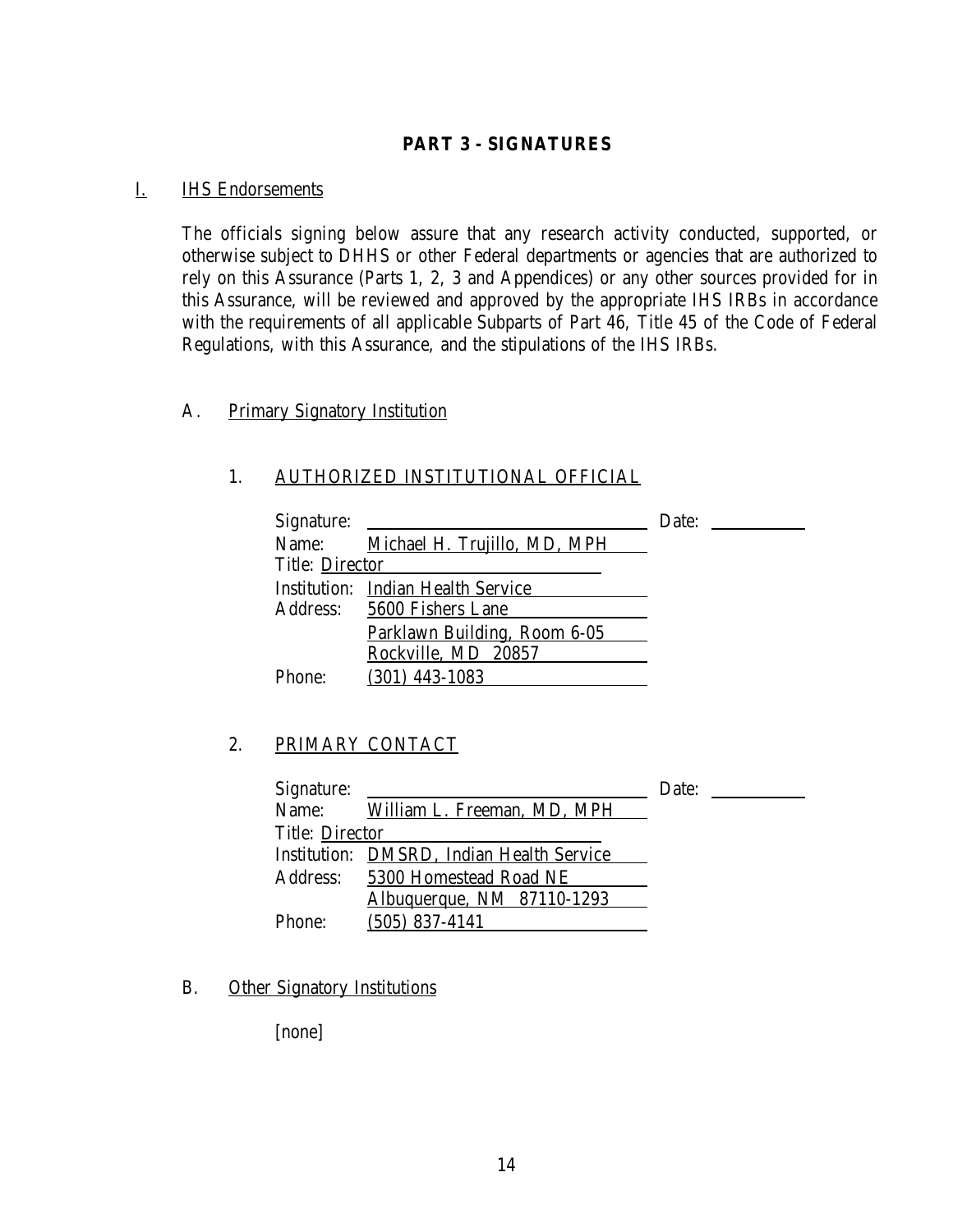#### FOR DHHS USE ONLY

### <span id="page-18-0"></span>II. Office for Protection from Research Risks (DHHS) Approval

### A. DHHS RECOMMENDING OFFICIAL

| Signature: |                                                  | Date: |
|------------|--------------------------------------------------|-------|
| Name:      | Katherine Duncan, M.D.                           |       |
|            | Title: Adjunct Medical Officer                   |       |
| Address:   | <b>Division of Human Subject Protections</b>     |       |
|            | Office for Protection from Research Risks (OPRR) |       |
|            | 6100 Executive Boulevard                         |       |
|            | Suite 3B10, MSC 7507                             |       |
|            | Rockville, MD 20892-7507                         |       |
| Phone:     | $(301)$ 496-7005                                 |       |
|            |                                                  |       |
|            | <b>EFFECTIVE DATE OF ASSURANCE:</b>              |       |
|            |                                                  |       |
|            | IRATION DATE OF ASSURANCE:                       |       |

#### B. DHHS APPROVING OFFICIAL

| Signature: | Date:                                                                                            |  |
|------------|--------------------------------------------------------------------------------------------------|--|
|            | Name: Clifford C. Scharke, D.M.D., M.P.H.                                                        |  |
|            | Title: Chief, Assurance Branch                                                                   |  |
| Address:   | <b>Division of Human Subject Protections</b><br>Office for Protection from Research Risks (OPRR) |  |
|            | 6100 Executive Boulevard                                                                         |  |
|            | Suite 3B10, MSC 7507<br>Rockville, MD 20892-7507                                                 |  |
| Phone      | $(301)$ 496-7005                                                                                 |  |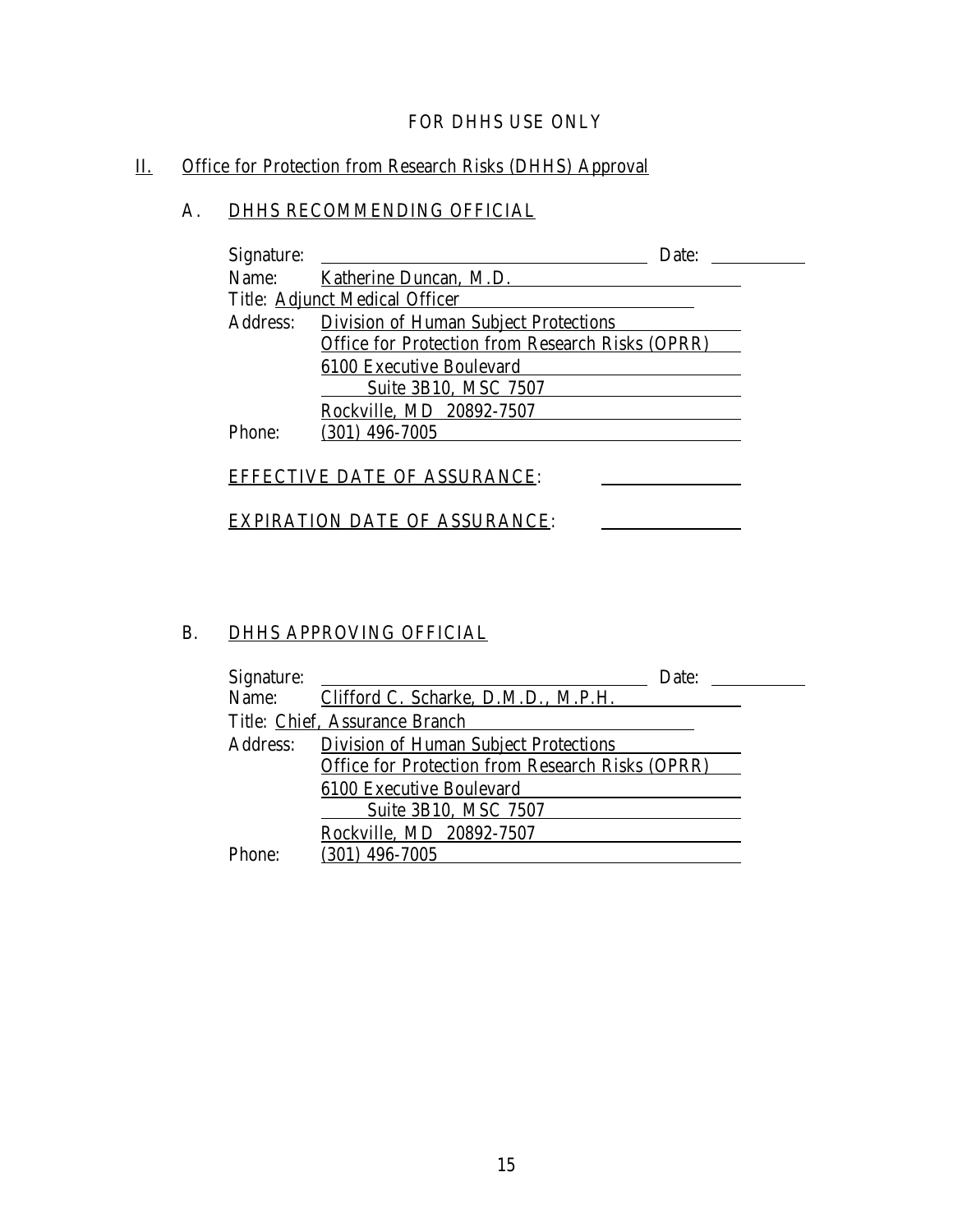#### **PART 4 - APPENDICES**

#### **Appendix A**

#### DHHS MPA# 1493 Date:  $\setminus$

#### COMPONENTS WHICH ARE LEGALLY INSEPARABLE FROM EACH DESIGNATED SIGNATORY INSTITUTION AND ARE AUTHORIZED TO CITE THIS MPA OR PARTICIPATE IN RESEARCH OF THE SIGNATORY

Names, Cities, and States

Signatory Institution #1 (i.e., Primary): Indian Health Service, Rockville, MD

Components Authorized to Cite or Participate

| <u>Aberdeen Area zuwerdzielt zu zuwerden Area</u> | Rapid City SD  |  |
|---------------------------------------------------|----------------|--|
| Alaska Area Machorage AK                          |                |  |
| Albuquerque Area Maria Albuquerque MM             |                |  |
| Bemidji Area Bemidji MN                           |                |  |
| Billings Area Billings MT                         |                |  |
| California Area Sacramento CA                     |                |  |
| Nashville Area Nashville TN                       |                |  |
| Navajo Area                                       | Window Rock AZ |  |
| Oklahoma Area City OK                             |                |  |
| Phoenix Area                                      | Phoenix AZ     |  |
| Phoenix Indian Medical Center Phoenix AZ          |                |  |
| Portland Area <b>Portland</b> OR                  |                |  |
| Headquarters <b>Exercise 2018</b>                 | Albuquerque NM |  |

**\*** Area IRBs with jurisdiction to review certain protocols without a second review (see this MPA, Section 2.II.A.3.).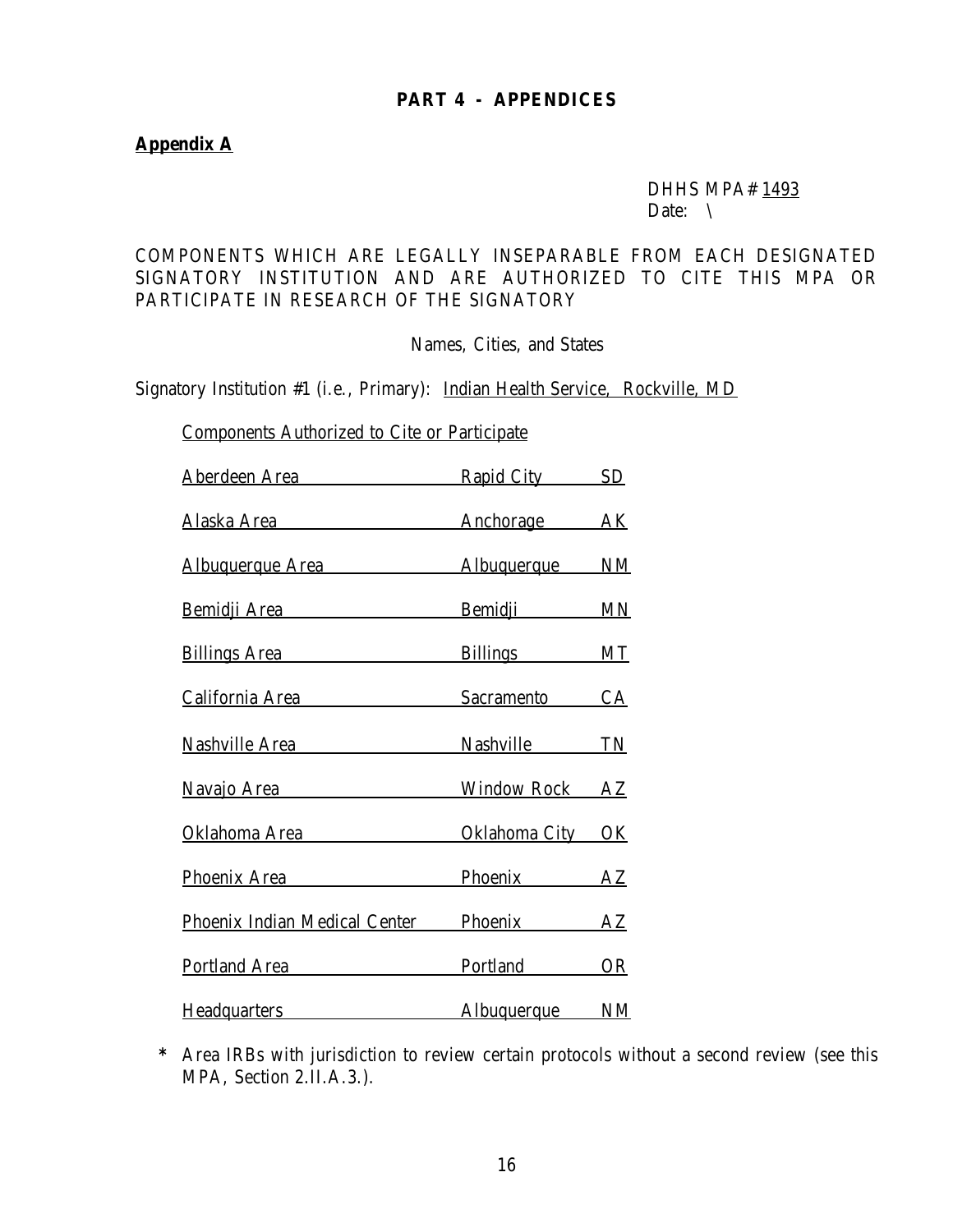Signatory Institution #2: none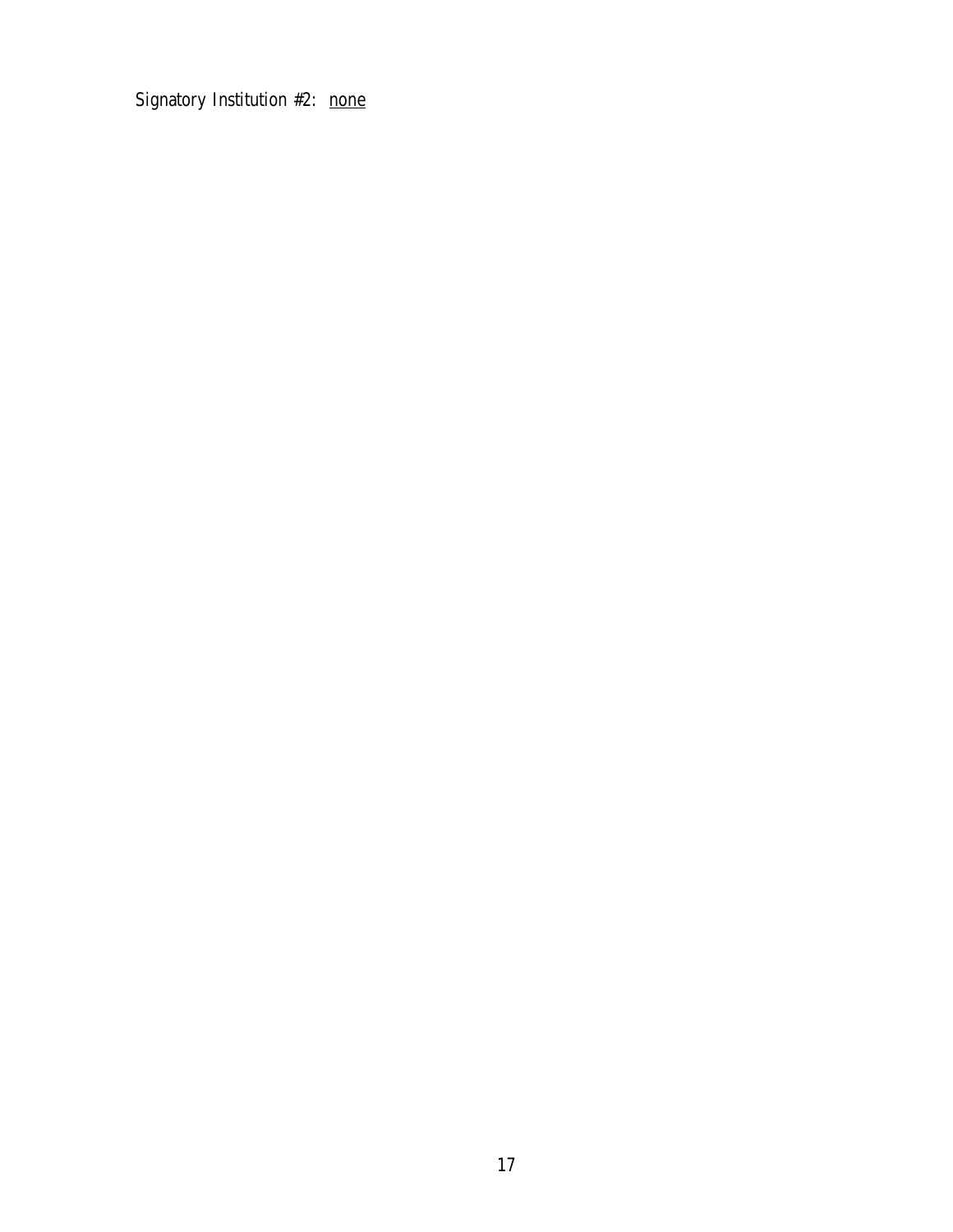#### **Appendix B**

DHHS MPA #: 1493 Date: \

STANDING AFFILIATES WHICH ARE LEGALLY SEPARATE FROM EACH DESIGNATED SIGNATORY INSTITUTION WHERE OPRR-APPROVED INTER-INSTITUTIONAL AMENDMENTS ARE REQUIRED

Names, Cities, and States

Signatory Institution #1 (i.e., Primary): Indian Health Service

Affiliate Institutions: none

Signatory Institution #2: none none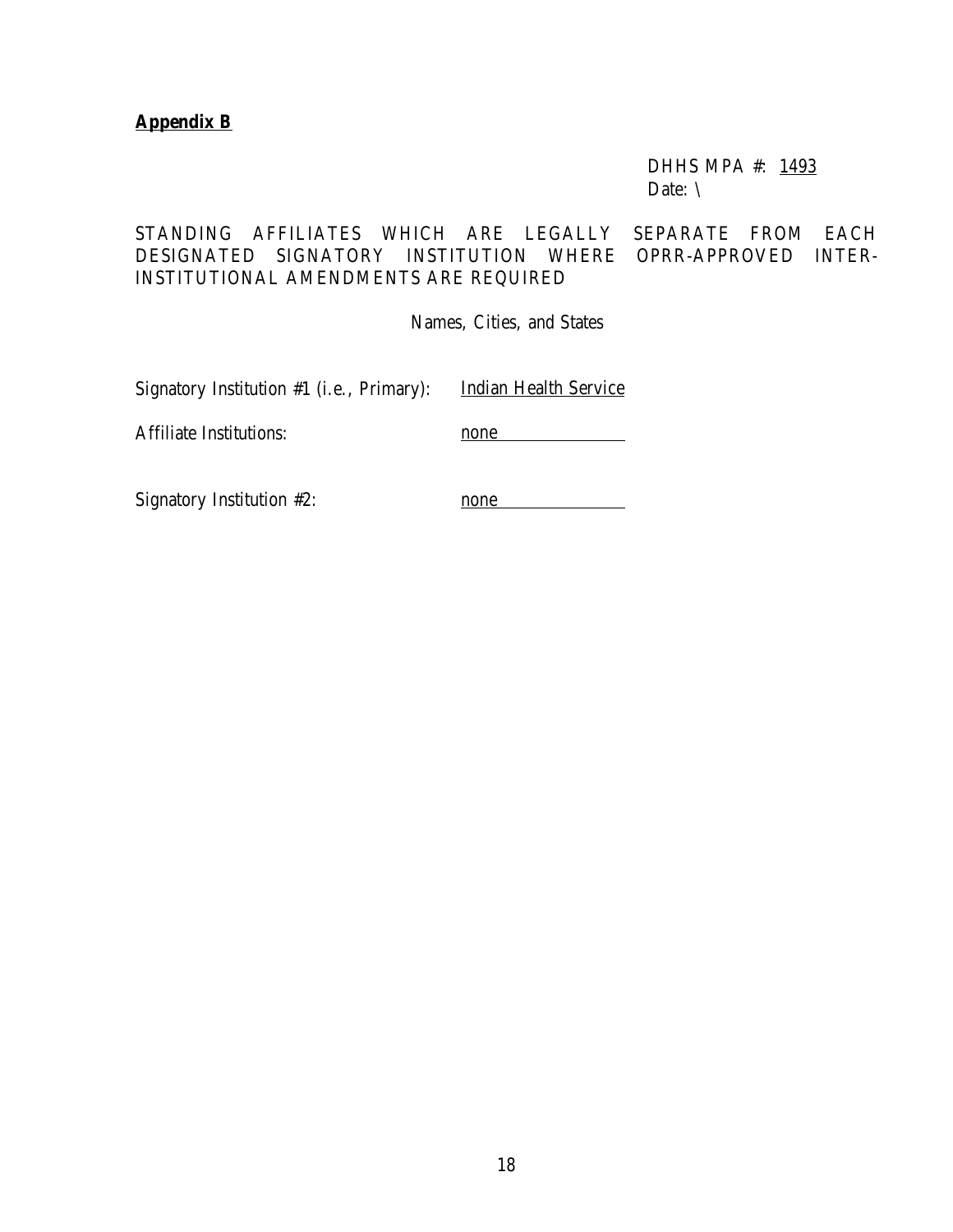### <span id="page-22-0"></span>**Appendix C**

DHHS MPA #: 1493 Date: \

INSTITUTIONAL REVIEW BOARD (IRB) MEMBERSHIP ROSTERS: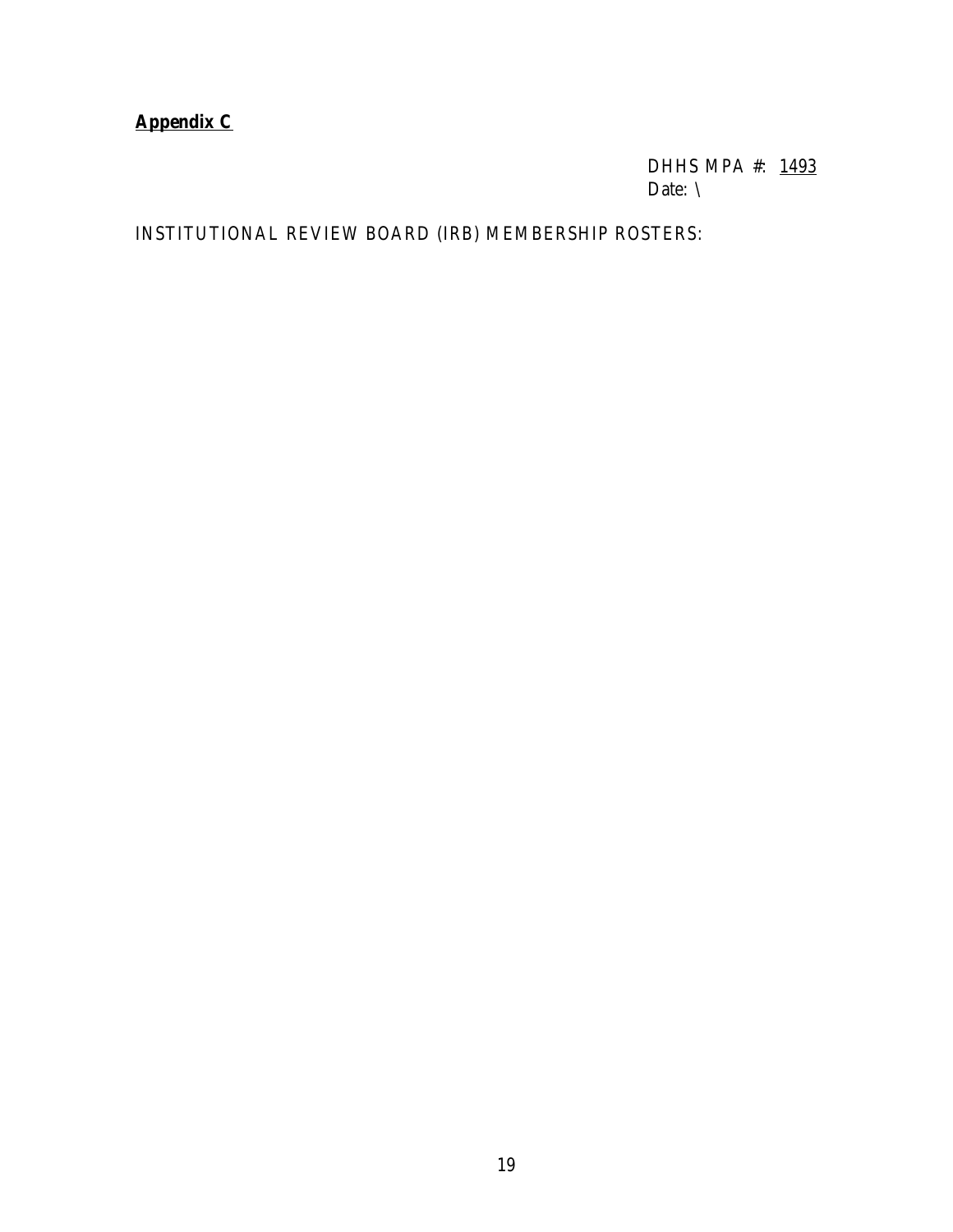### **PART 5 - ATTACHMENTS**

#### <span id="page-23-0"></span>**A. OPRR Reports - 45 CFR 46**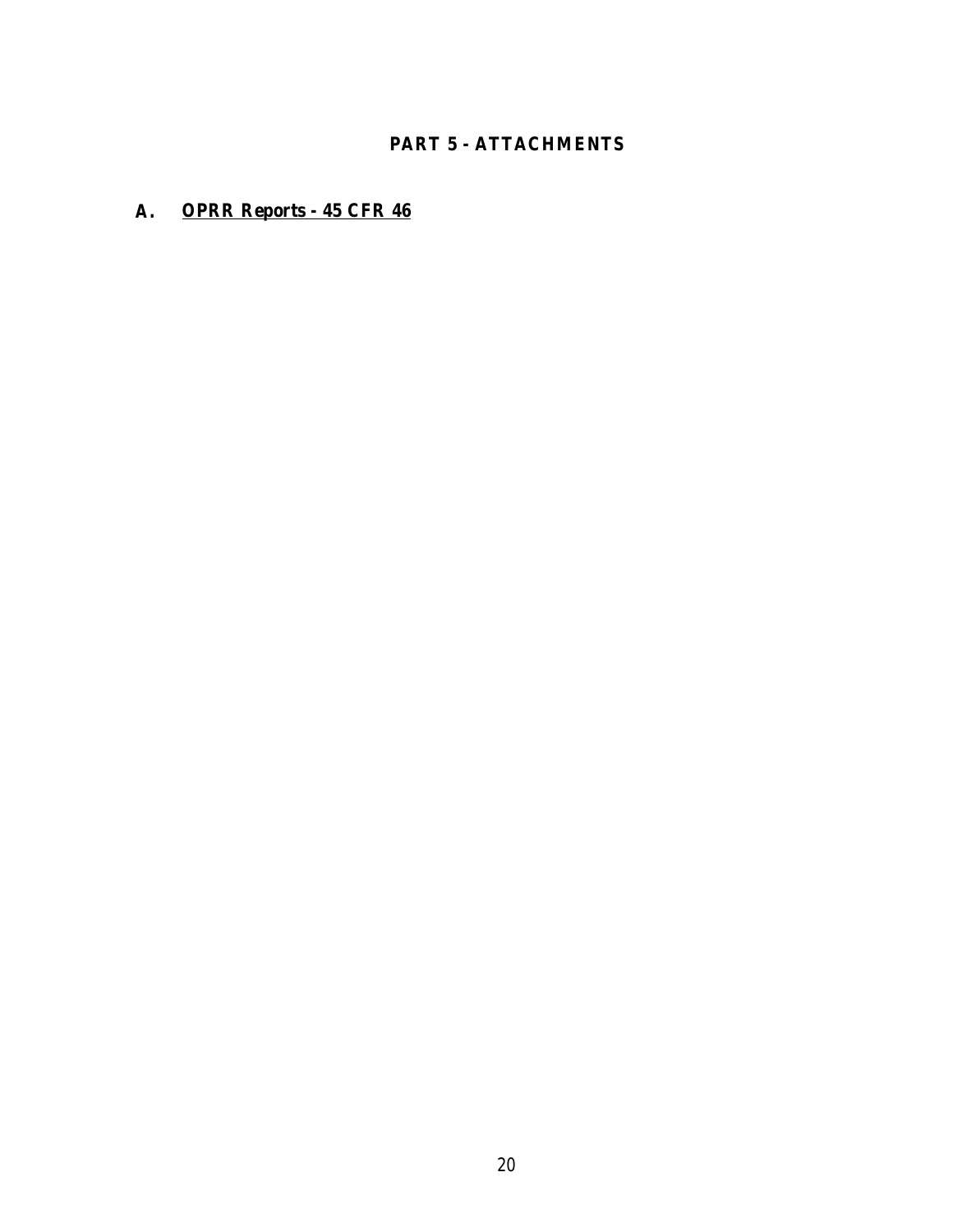### **B. The Belmont Report**